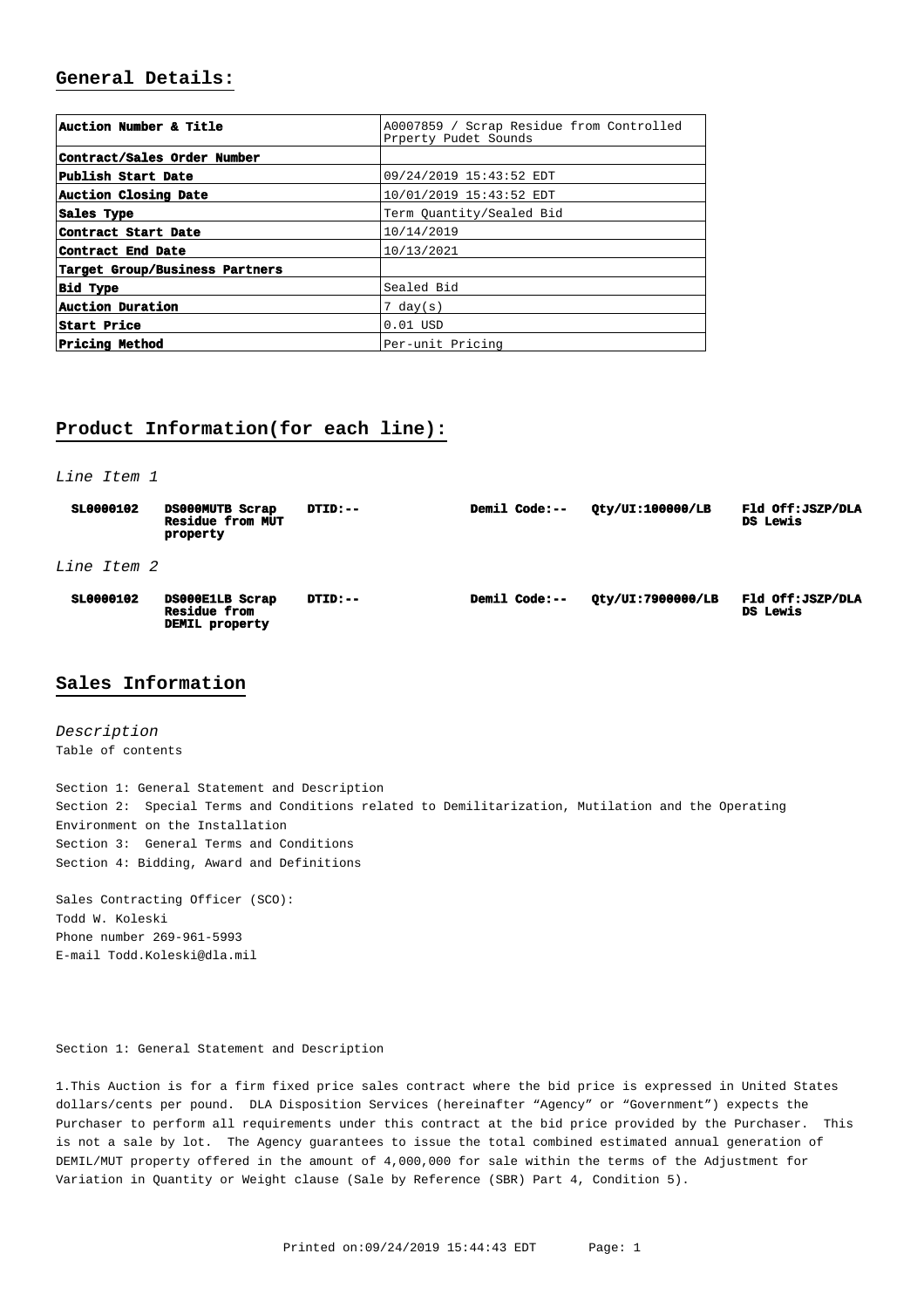2. Property stream may consist of, but is not limited to: Iron and steel scrap with foreign attachments. Scrap is derived from destruction of Ex SSN 671 submarine and other facilities projects at Puget Sound Naval Shipyard (PSNS). Hull sections of various shapes and sizes up to 30' x 20'. Material may be comprised of heavy steel, HY 80, HY 100, and light steel scrap. HY 80 steel is restricted from overseas shipment and is required to be destroyed via melting within the United States. Demilitarization or mutilation required items and/or residue may be referred. Items may include metal enclosures and/or equipment up to 30' X 25' X 25'. Any Demilitarization and/or mutilation required items will be identified prior to shipment, and will require certification and verification. There will be approximately 4-9 total barge shipments throughout the term of the contract. Maximum weight per item loaded onto the barge will be 100,000 lbs., there will be multiple items per barge, with an average weight of 62,500 lbs. PSNS and Intermediate Maintenance Facility (IMF) may ship sections over 100,000 lbs. with concurrence from transporter and Purchaser. Removal weights of all items will be based solely on the barge loading crane load cell. Material may include aluminum, stainless steel, copper and cupro-nickel, brass/bronze, and/or other non-ferrous metallic and non-metallic items. Non-ferrous and/or non-metallic items will not exceed 5% of total weight. Hull sections may include steel encased lead, and/or syntactic foam filled voids. All lead containing items will be indicated on the item. Foreign materials may include greases, fiberglass insulation, hull insulation, graphite tile, plastic and rubber products, vinyl deck tiles with underlying silica products. Material may include non-friable asbestos such as adhesives, gasket material, valve packing and/or electrical or plumber's putty. Suspect materials will be identified and are required to be transported, handled, and disposed of by the Purchaser in accordance with applicable local, state, and federal regulations.

3. All DEMIL/MUT operations will be conducted off Government premises. Downsizing on Government property is authorized only to the extent for property to be properly and safely transported. Purchaser is responsible to obtain all required permitting.

4. Purchaser's dock/facility must be located within 75 miles of Puget Sound Naval Shipyard.

5. US Navy will deliver all shipments to purchaser dock.

6. The Purchaser is expected to DEMIL/MUT and remove a minimum of 333,334 pounds per month. Weight is tracked and billed by weight tickets and DLA Form 1367 for outbound scrap removed from the site. The Purchaser is responsible for removal and disposal of all scrap, to include all metallic and non-metallic material resulting from the DEMIL/MUT process at no cost to the Agency. 

7. The performance period of the contract resulting from the IFB shall consists of a 24-month base period, followed by three 12-month option periods that may be exercised at the Sales Contracting Officer's (SCO) discretion. The contract also contains an available six-month extension period that may be offered at the SCO's discretion at the end of each performance period, under the same terms and conditions of the contract. In the event the extension is utilized, the SCO shall advise the contractor in writing 120 calendar days prior to the expiration of the current period of performance period. The extension may be utilized in 30 day increments, a combination of 30-day increments, or in its entirety. The entire length of the contract, if all option periods and extension are used, shall not exceed five years.

8. All potential Bidders are advised to read all terms and conditions of this IFB prior to submitting their bids to ensure they have a complete and full understanding of all requirements under this contract for sale. The Purchaser is cautioned that some requirements for information are required before the start of work on this contract. The Purchaser agrees to provide all services necessary for the contract in accordance with all Federal, state, local laws and regulations and in accordance with the terms of this contract. All terms in this IFB will also apply to Purchaser subcontractor(s).

Packing Loose on barge.

Removal POC Enrico Majillo Phone 253-882-9258 E-mail

Alt POC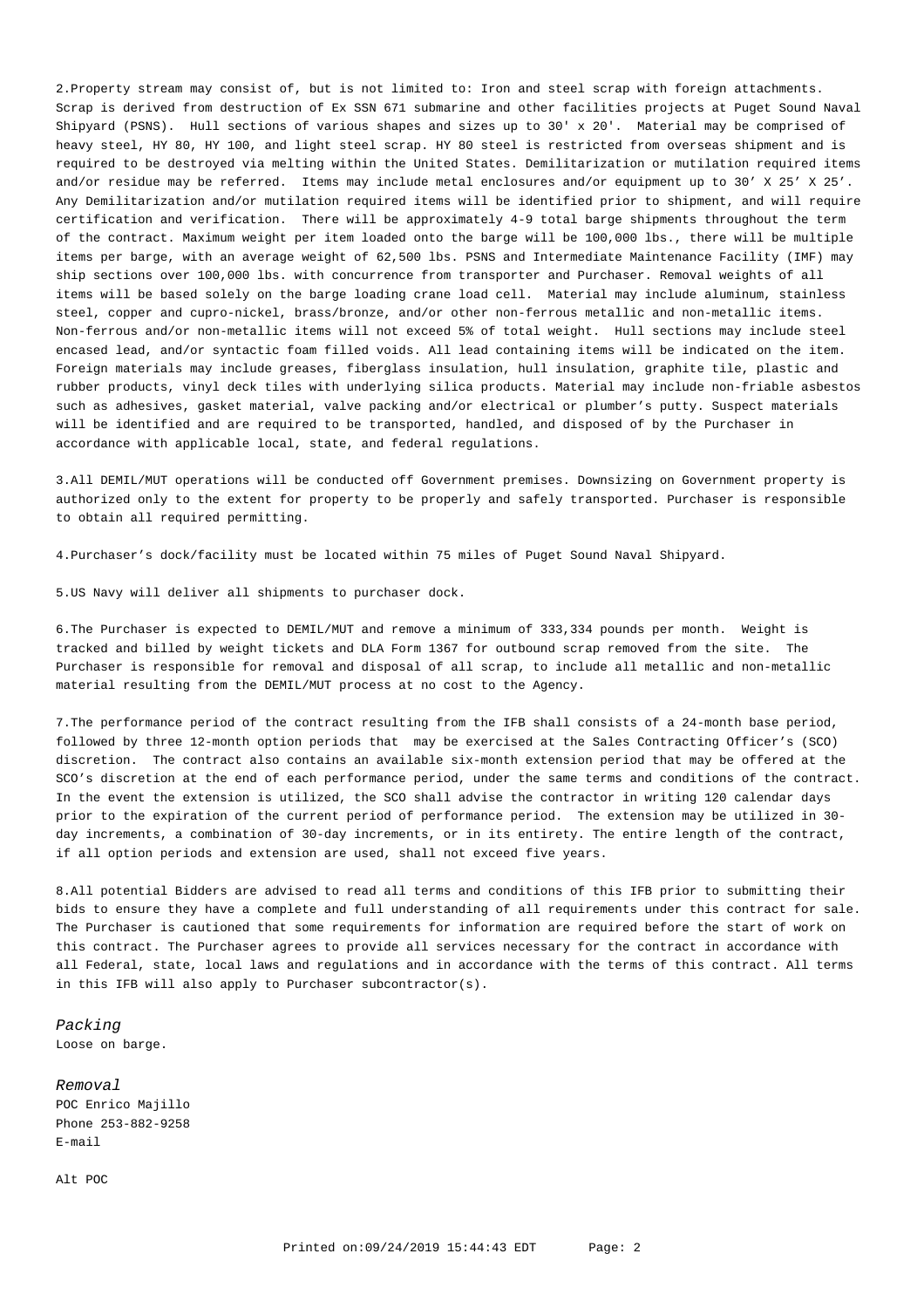Phone E-mail

Hours of operations: Monday thru Friday from 0730 to 1500. Excluding Holidays and weekends

US Navy will load material on US Navy leased barge. US Navy will coordinate removal of the barge from PSNS controlled waters and delivery to Purchaser commercial dock space within a 75 mile radius of PSNS. US Navy is responsible for retrieval of the barge from the commercial dock space after the completion of the offloading process.

Purchaser is responsible for off-loading and will have 7 days to off load barge.

Inspection POC Enrico Majillo Phone 253-882-9258 E-mail 

Alt POC Phone E-mail

Hours of operations Monday thru Friday from 0730 to 1500. Excluding Holidays and weekends

7 days' notice is required prior to inspection. Proof of US citizenship (Original birth certificate or valid US Passport required). Access to physically inspect cannot be guaranteed.

#### Loading

US Navy is responsible for the loading.

Section 2: Special Terms and Conditions

1. Demilitarization/Mutilation Section

a. Other Department of Defense (DOD) agencies have the responsibility to identify property that requires demilitarization/mutilation by assigning the applicable demilitarization code. Due to changes in requirements, these codes are subject to change without notice.

b. SCO will provide the training materials to the Purchaser during the pre-award process to ensure adequate time is allotted to train Purchaser certifiers. Purchaser must complete training certificate and submit an appointment letter with the certifiers name and signature on it to the SCO before work can begin. Training certificates are to be held by the Purchaser and made available to the SCO within 24 hours if requested. c. Purchaser certifiers will be re-trained annually and must provide to the SCO, a new appointment letter with the date refresher was taken for each certifier.

d. All DEMIL/MUT operations will be conducted at purchasers approved facility. Agency verifier(s) must be present for all DEMIL/MUT operations. If the Agency verifier is unavailable for any reason, operations are to be shut down until the verifiers return.

e. Demilitarization/Mutilation of property must be accomplished, Monday thru Friday from 0730 to 1500. Excluding Holidays and weekends or any days Government verifiers are unavailable.

f. Purchaser will be notified by the Sales Contracting Officer or their authorized representative when removal is required.

g. Purchaser is responsible for obtaining and providing all required permits to accomplish downsizing process when necessary, loading and transportation. All conveyance will display applicable Department of Transportation (DOT) placards. If an oversized vehicle or load is required, site will assist by providing a POC for base permits.

h. Purchaser shall not be provided with on Base permanent indoor or outdoor storage space for property or equipment (including material handling equipment (MHE)). Outdoor temporary storage will be made available as the need arises to ensure DEMIL operations and property flow are not impacted. Only the Agency can authorize the temporary storage space and the Purchaser must request the space in writing.

i. Purchaser shall supply all equipment and personnel to accomplish all operations associated to the demilitarization/mutilation of all vehicles and associated parts/material. Equipment may include, but is not limited to: a shear, scrap knuckle boom, shredder, torch machine, plasma cutter and Personal Protective Equipment.

j. Purchaser is responsible to have on-hand Storage Bins/Roll off containers to support downsizing operations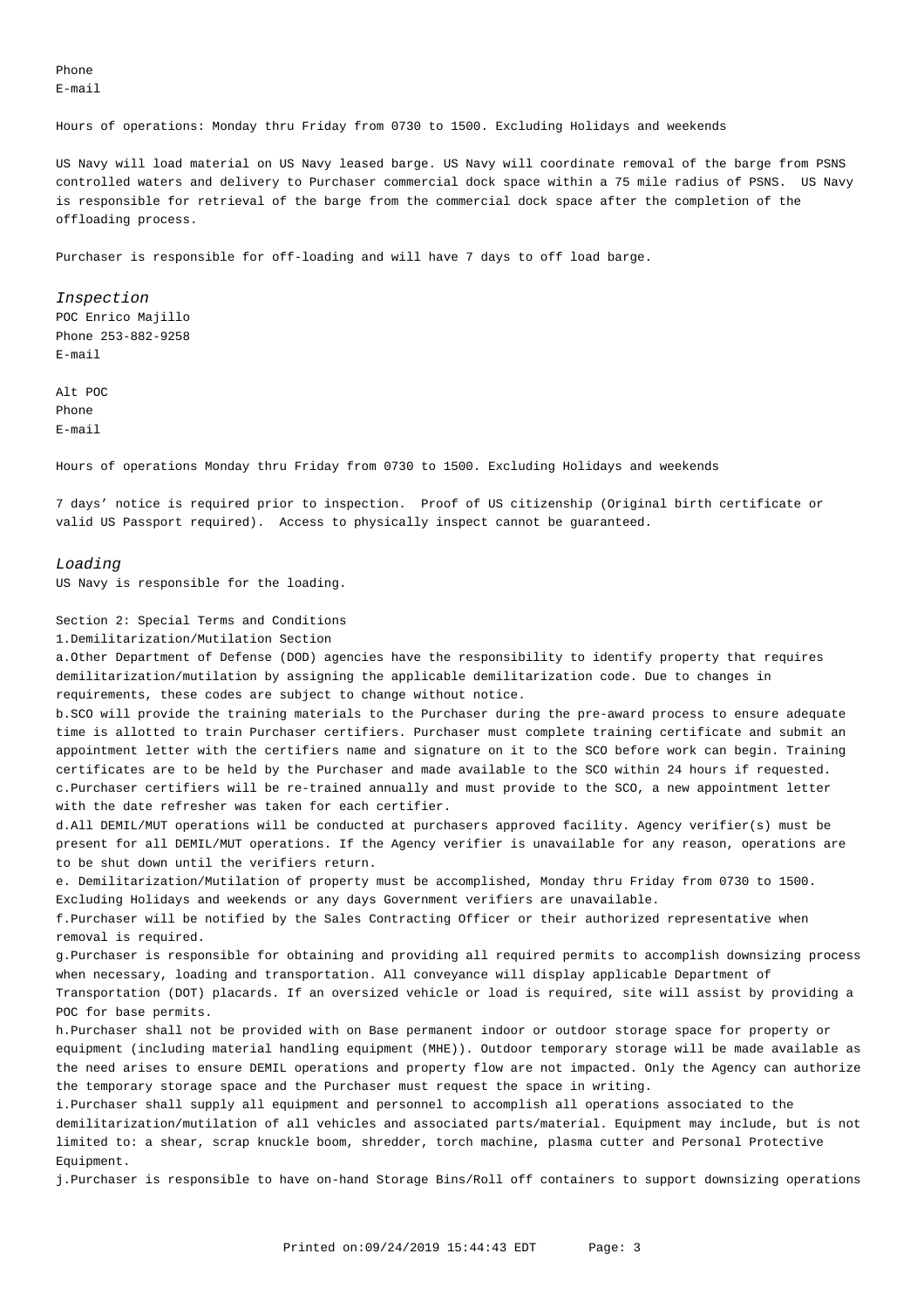so as to not allow scrap to be left on the ground prior to final load out.

k. Purchaser is responsible to obtain all base badging for laborers and transportation drivers with coordination and assistance from the Government. All personnel accessing the base must have state-approved identification or state-approved appropriate driver's licenses. The base may deny access to personnel with warrants. Base access requirements are subject to change. It is the Purchaser's responsibility to be aware of all changes and comply as needed. (Purchaser shall provide a list of personnel who will work on base prior to start of work).

1. The use of precision torch fixtures, precision cutting saws or precision tools of any kind are only authorized for downsizing. Final cuts must be IAW DODM 4160.28.

m. Purchaser shall provide Letter of Authorization (LOA) to the SCO and the pickup point DLA Sales POC, for any contracted transportation picking up property on the Purchaser's behalf. (See addendum A0007859 for example LOA)

n. The Agency's verifier will conduct end of week meeting with purchaser to coordinate/determine work schedule for the following week. Deviations authorized (i.e. bi-weekly, monthly, etc.) based on mutual agreement between Purchaser and Agency.

o. Purchaser required to unload all property from the US Navy barge at their approved facility/dock area within 7 days. Purchaser is responsible to provide all equipment required to off-load the barge. p. The property is received as an item or by Scrap Classification Code (SCL) and processed through demilitarization/mutilation to the point of scrap. The resulting scrap weight is issued to the Purchaser with the SCL material description.

q. The Purchaser's certifier and the Agency's verifier shall jointly inventory and inspect the property before the property is demilitarized/mutilated

r. DEMIL required property will not be comingled with other property types until Title passes.

s. Mutilation required property will not be comingled with other property types until Title passes.

t. Other property sourced to this contract will be processed as Controlled property and will be mutilated and not commingled with DEMIL/MUT property until title passes.

u. If operation hazards are discovered during loading or DEMIL/MUT operations, all work will cease immediately. Operations will not resume until cleared by the Agency Verifier or the SCO.

v. Method and degree of demilitarization will be IAW with DODM 4160.28 Vol 3. The appointed Agency Verifier will have final say in the DEMIL/MUT of property.

w. Purchaser is required to DEMIL/MUT all property streams. No parts harvesting is authorized. x. By bidding, each bidder represents, warrants, and certifies that ALL materials purchased will not be reused or re-furbished, or sold for re-use or refurbishing.

y. All DEMIL and Mutilation required property will be destroyed on the same day the material is received. The receiving process begins once the Agency verifier and Purchaser's certifier complete the Kind Count (KC) process and the property has been turned over to Purchaser.

z. DEMIL/MUT property that is not destroyed on the date received, must be stored in a DLA approved secure area.

aa. Title will pass to Purchaser when the DEMIL or Mutilation has been completed and the Certificate of DEMIL or Mutilation has been signed by both the Purchaser certifier and the Agency verifier and the 1367s is signed by both the Purchaser certifier and the Agency verifier.

2. Joint inventory of property will be conducted by the Purchaser's certifier and by DLA Disposition Services verifier, when the purchaser offloads the property at Purchasers facility/docking area.

3. During the inventory at the Purchasers facility/docking area, the Purchaser will be authorized to sort and break down property from the dunnage to better utilize the transportation. The Purchaser must provide adequate support as to not slow down the offloading, inventory and DEMIL/Mutilation process or Transportation times.

4. Coordination of barge delivery will be made by Government 14 calendar days prior to delivery to Purchaser.

5. All disposal costs, recycling of containers, pallets and dunnage material are the responsibility of Purchaser.

6. Purchaser may be required to return property to DLA Disposition Services under limited circumstances: a. Controlled Material Located at Point of Resale - Material issued to the Purchaser may later become required by the Government. The material shall be returned at no cost to the Government as directed by the SCO.

b. Material Resold - Not Removed from Point of Resale – Purchaser may have resold items as scrap or with mutilation or DCOS and later become required by the Government. The material shall be returned to Government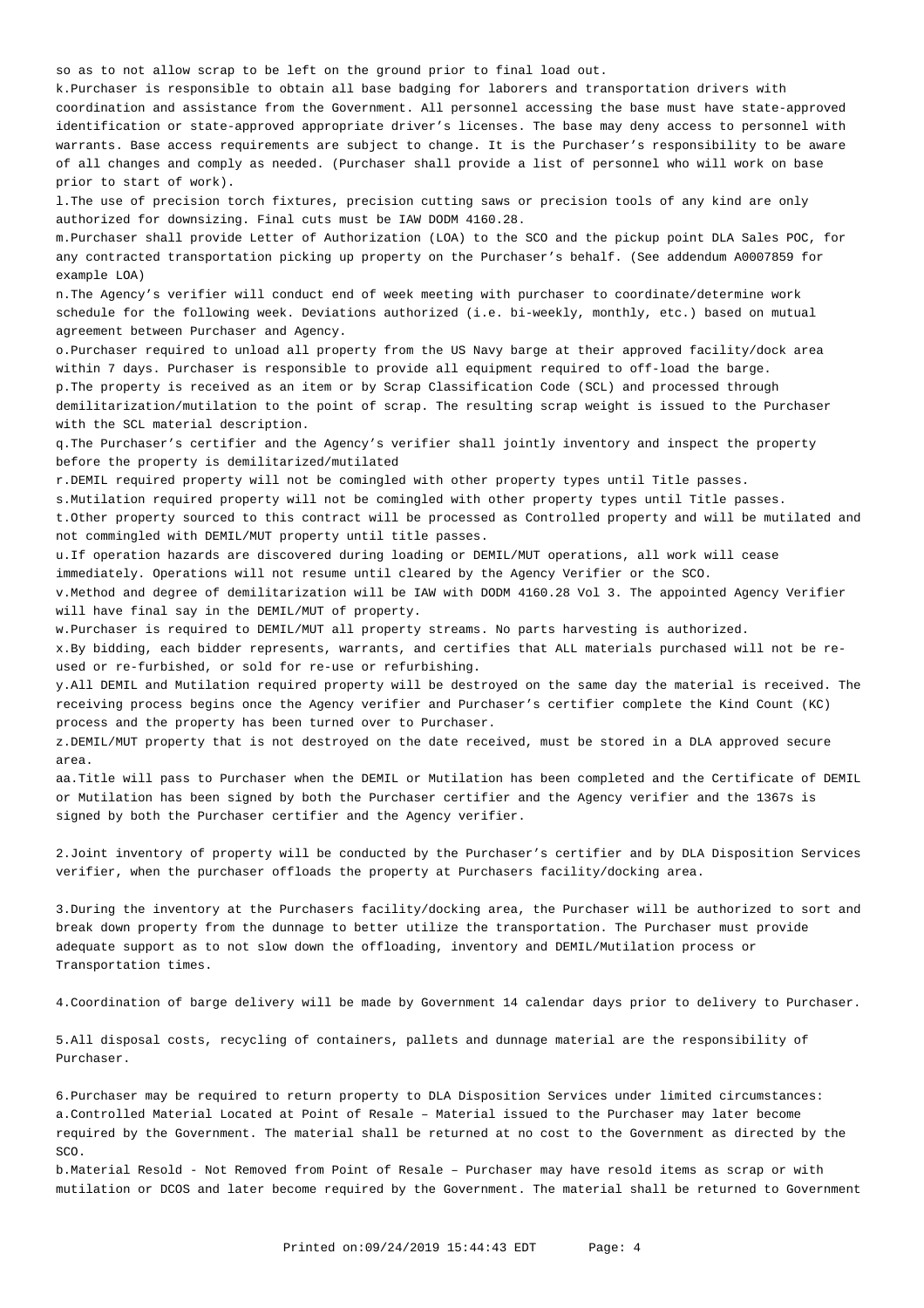control as directed by the SCO. The Purchaser shall not be reimbursed for lost proceeds but may pass on cost incurred by their Resale Buyer based upon evidence of the expense. Returns from a DLA Disposition Services' scrap yard to the scrap yard's owning site shall be considered to have no associated costs. c. Material Resold - Removed from Point of Resale – Purchaser may have resold items that the Resale Buyer has physically removed from the point of resale and not yet rendered scrap via DEMIL/Mutilation and later becomes required by the Government. Within three (3) business days of the DLA Disposition Services notification, Purchaser is required to notify their customer and facilitate the item's return if the Resale Buyer has not destroyed the item. The Purchaser shall initially contact their customer by either e-mail or registered letter. If the Resale Buyer is non-responsive to the initial request or fails to return the material, Purchaser is responsible for contacting the Resale Buyer again within fourteen (14) business days of the initial contact via a registered letter. DLA Disposition Services shall advise the method for return based on the applicable item and shall reimburse the Purchaser transportation costs associated with the return of the material.

d. No Purchaser Returns of Non-Hazardous Material- Purchaser does not have right to return unsaleable material or material with low to no sales profit margin. The Government recognizes that some commodities shall be delivered that represent recycling challenges (Tires, wood, scrap furniture, textiles, and other non-metallic) that shall require unique and challenging solutions. The Government shall not reimburse for disposal or land fill costs for any material referred in this contract.

7. All military markings and data plates are to be completely destroyed during the DEMIL/MUT process. All Technical Data is considered DEMIL/MUT-required and must not be thrown away as dunnage. DEMIL/MUT of Technical Data, Drawings, CD's, Manuals, etc… must be by burning, cross-cut shredding or pulping IAW Government regulations.

8. Purchaser is authorized to downsize material to the point the material can fit into the Purchaser's conveyance. Purchaser is responsible for any cleanup and removal of any and all environmental spills that may arise from the downsizing and/or removal process. Spill kits and dry sweep/oil absorbent removal of debris are the responsibility of purchaser and all costs associated to the cleanup.

9. HY80 material will be destroyed via melting. Purchaser will offload at their facility/Docking area, sort, segregate and store in a DLA approved secure area. Purchaser has authorization to downsize material for melting purposes. Once coordination has been made with the melting facility, Purchaser will provide the Government a minimum of five business days' notice in order to provide a verifier to obtain the weight of material being sent to the melting facility. Purchaser will have five business days to obtain a Certificate of Destruction (COD) from the smelting facility and provide a copy to the Government. No DEMIL/MUT/Downsizing will take place without Government verifier and Purchaser certifier present.

10. All government property arriving at the Purchaser's site is required to have a Refrigerant Removal Certification if the property once contained refrigerant. A copy of the certification will be provided to the Purchaser as required. The Purchaser shall not remove or attempt to remove refrigerant or other Ozone Depleting Substance (ODS) from any government property received. The designated government employee will arrange for the recovery of the refrigerant from any government property arriving on the site containing refrigerant and/or certification of refrigerant status of government property that once contained refrigerant and provide the Purchaser a copy of the certification as required. Purchaser may be authorized to affect removal of ODS material by qualified employees or third party, on a case by case basis.

11. Facility Requirements:

a. Purchaser Treatment Storage and Disposal Facility (TSDF) will have:

i. Security fencing around the entire facility.

ii. Controlled truck access gate for controlled and other property.

iii. Controlled entrances to DEMIL/MUT area.

iv. Limited access to essential employees. Purchaser's nonessential employees and visitors will be escorted at all times.

v. Security cameras at all controlled and other property areas, access points, both truck and personnel. vi. A 30 day minimum taping and retrieval capacity for the security cameras and access for DLA Disposition vii. Services personnel to view if necessary.

viii. Provide adequate office space with electricity for a minimum of one DLA Disposition Services employees (including DEMIL and MUT area) to adequately perform their daily duties. Office(s) will have a desk and chair for each person and one four drawer file cabinet per office. (DLA Disposition Services will provide computers, scanner, printer and copier for DLA Disposition Services personnel). ix. Appropriate space per person is calculated at 7 ft. by 7 ft.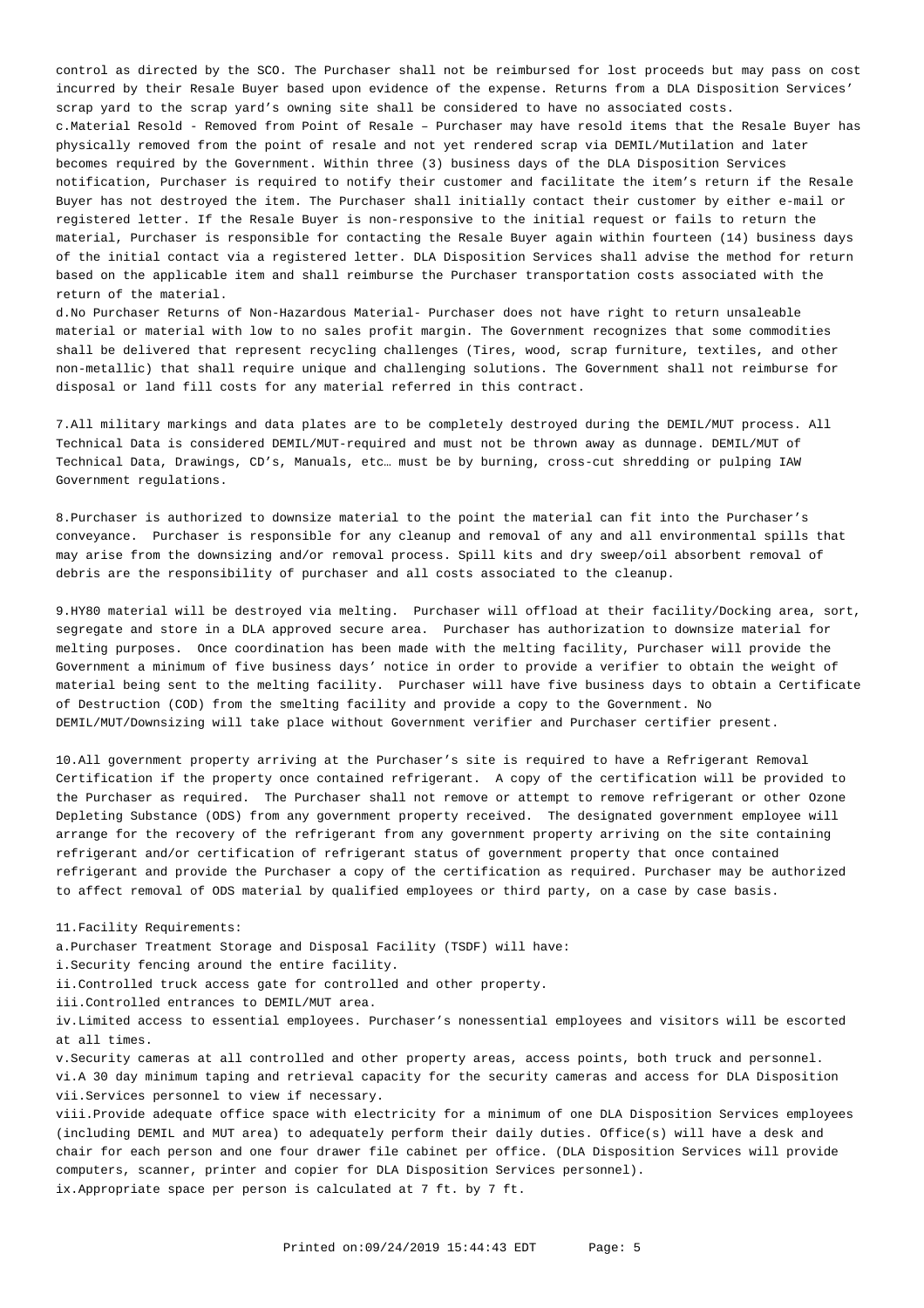x. High-speed internet access.

xi. Provide a lockable cage for holding troubled property. Lockable cage must have a dedicated security camera with a 30 day minimum taping and retrieval capacity with access for DLA Disposition Services personnel to view if necessary. (Troubled property is defined as any property not appropriate for the terms and conditions in this contract or property under DEMIL code challenge). Cage should be of adequate size to accommodate at a minimum of eight pallets of material, with a separate smaller lockable cage inside able to accommodate one pallet of material.

xii. Area large enough to allow for two shipments of material to be laid out and KC at one time, with storage capacity to hold up to 10 shipments, waiting for processing or inventory. (One shipment is defined as 26 pallets.)

b. Fencing and gate requirements for the Purchaser:

i. Fencing fabric will be minimum 9-gauge wire mesh and mesh openings will not be greater than two inches (51 mm) per side. Fence fabric material will be galvanized steel, PVC coated steel fabric (use PVC coated if located in corrosive environment or where aesthetics are of prime importance) or aluminum coated steel fabric (use aluminum coated if located in corrosive environment) [2-2.1]. (UFC 4-022-03, Chapter 2)

c. Fencing Height - Will be a minimum of 7 feet, excluding the top guard. Fence height including outriggers will be a minimum of 8 feet. (UFC 4-033-03, Chapter 2, paragraph 2-8).

d. Fence Mounting - Fencing fabric will be mounted on steel posts that are set in concrete with additional bracing at corners and gate openings, as necessary. If steel posts are not available, reinforced concrete posts will be used. (UFC 4-022-03, Chapter 2, paragraph 2-2, subparagraph 2.1.3)

e. Fence Topping - When required, install outriggers (support arms) at 45-degree angles in a single arm (towards the threat side) or Y/V configuration, constructed of a single or double outrigger consisting of 18-inch (457 mm) arm(s), each having three strands of barbed wire at regular intervals along the top of the fence.

f. Gates - Gates will be constructed as set forth in the UFC. The barrier will have a minimum number of vehicular and pedestrian gates consistent with operational requirements. Such gates will be structurally comparable and provide equal or greater resistance to penetration as the adjacent fence. Gate fabric extends within two (2) inches (51mm) of the roadbed or firm soil when closed. Manual vehicle gates will be secured with welded alloy steel chains will be minimum 1/2 inch (13 mm) diameter with an approved padlock during non-operating hours (UFC 4-22-03, Chapter 3, para. 3-1.1).

g. The Agency verifier and Purchaser will develop a planograph of storage locations and layout of work areas for the Purchaser to follow for controlled and other property storage. Eleven (11) locations are required. One (1) location will be for troubled property and ten (10) additional locations will be for shipment storage. Coordination between Purchaser and DLA Disposition Services is required to provide the best working planograph. This information is a DLA Disposition Services warehousing system and procedures requirement.

12. Purchaser's Facility/worksite will pass an inspection by DLA Disposition Services personnel prior to contact award. (See DEMIL Facility Security Checklist in the Addendum A0007859)

13. Drain requirements: All property has been drained, however, Purchaser is cautioned to use care during DEMIL/MUT operations to guard against any spills from fluids not totally removed.

## 14. Other Special Terms and Conditions

a. Environmental and Hazardous Waste Secondary Containment.

i. The Purchaser is required to clean-up the workspace, remove, and dispose of any parts or debris resulting from the Purchasers performance/downsizing at the end of each work day.

ii. Containment system must allow for quick removal of spilled or leaking liquid and should contain a drain (or other method) to empty liquid. Containment must be of sufficient capacity (length/width/depth) to contain the total volume of any fluid released and accumulated liquids that the property being worked may contain until the collected material is removed. At a minimum, the containment system must be able to hold 150 percent of the volume of fluid currently in the containment system.

b. Spill Responsibility: The Purchaser is solely responsible for clean-up and disposal of all spills or leaks IAW 40 CFR Part 112 during the loading and or downsizing operations of this contract that occur because of, or are contributed to, by the actions of its agents, employees, or Sub-Purchasers, at no cost to the Government. Spill response will be performed by the Purchaser IAW host installation spill response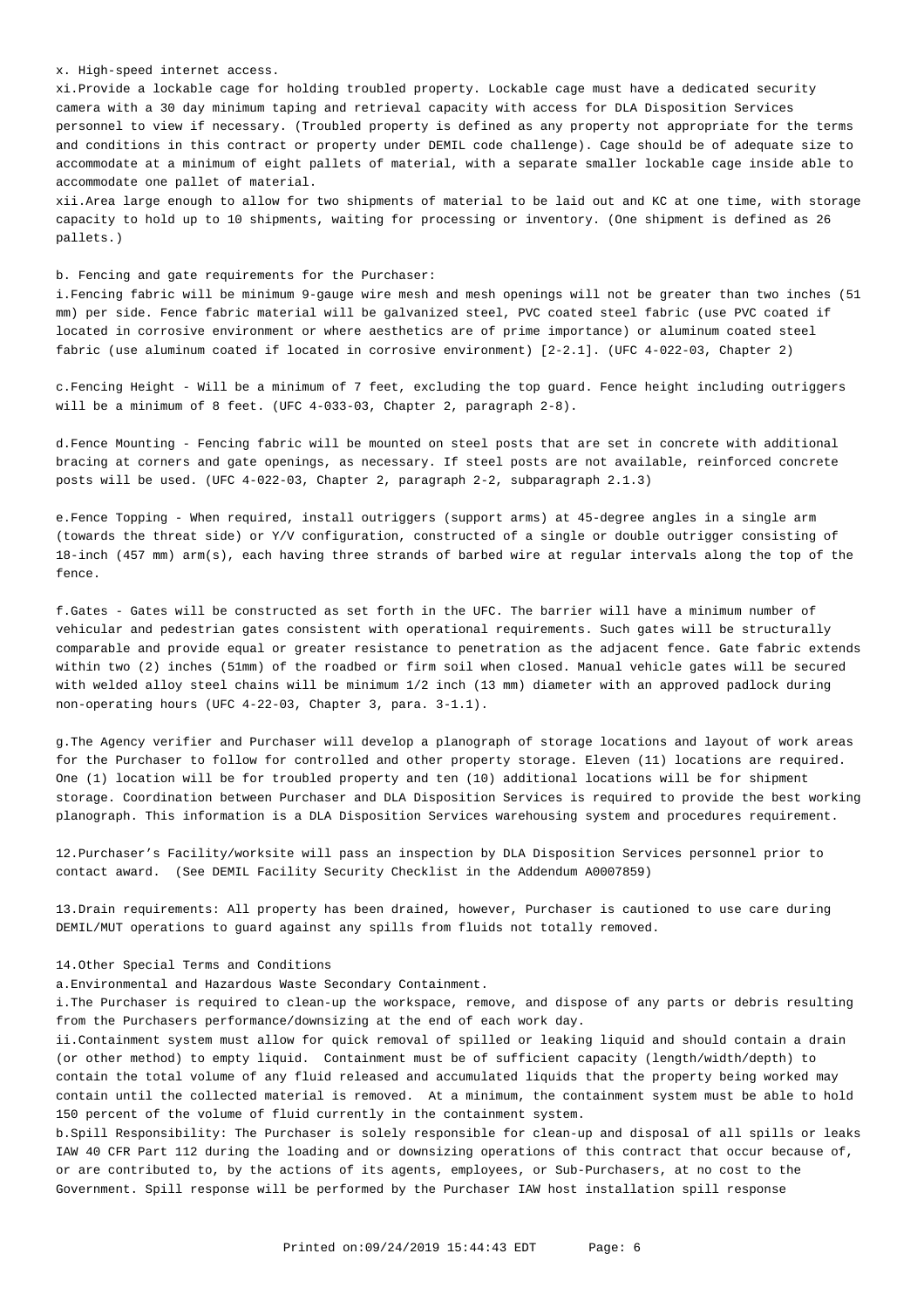procedures. The Purchaser shall have all necessary spill response kits, equipment and supplies prepositioned in-case of spills that may occur during this operation. The Purchaser agrees that their personnel and equipment are subject to safety inspections by Government personnel while on Federal property.

c. The Purchaser is advised that some POL fluids maybe left in some parts and pieces, caution is advised to avoid spills while DEMIL/MUT/downsizing operations are being performed.

## **Sale by Reference Articles and Paragraphs**

Section 3: General Terms and Conditions

1. This is not a service contract administered in accordance with the Federal Acquisition Regulations (FAR). This is a contract for the sale of scrap pursuant to provision in Title 40, US Code, Chapter 5 wherein the Purchaser is agreeing to conduct Demilitarization and mutilation of the property as a condition of sale. The Government is not responsible for any indirect or inconsequential expenses related to performance under this contract. The measure of the Government's liability, in any case where liability of the Government to the Purchaser has been established, shall not exceed refund of such portion of the purchase price as the Government may have received. Purchaser may be required to attend special training, seminars, instructions, classes, safety orientations, etc., provided by the Government or to provide information to perform work or gain access to the site. Example: Pass and ID requirements, antiterrorist training, Environmental Management Systems (EMS) policies and/or equipment training.

2. The Agency has the discretion to determine the items to be sold to Purchaser regardless of Federal Supply Code or location. Purchaser has no right to any property that is not issued under the terms of this contract. The Agency reserves the right to sell property that otherwise could be issued under this contract through other offerings or contract means.

3. All property covered under this contract is being sold as is, where is, with no warranty or guarantee of use or salability expressed or implied. No request for adjustment in price for any item or rescission of the sale will be considered.

4. This is not a requirements contract requiring the delivery of all the Agency's excess and surplus generations of a particular type of property at a location. In this contract, the Agency is obligated to sell at least the estimated annual generation of the property offered for sale designated in the Item Description of the property within the terms of the Adjustment for Variation in Quantity or Weight clause (Sale by Reference (SBR) Part 4, Condition 5).

5. The future volume, quality, condition, market value, types (i.e., distribution of property referrals across Federal Supply Classes (FSCs)), and geographic concentrations (i.e., referrals for sale at delivery points) of the property cannot be predicted. Applicable statutes, regulations, policies and inter-service agreements govern whether the disposition of particular items of surplus is through the Agency or through other disposition methods. The volume and nature of the property referred for sale under this contract could be affected by such changes.

6. The items in this invitation for bid are offered for sale as is and where is in accordance with Condition 2, Part 2, Sale of Government Property General Sales Terms and Conditions, Defense Logistics Agency Disposition Services, Sale by Reference, incorporated by reference herein. The Government makes no warranty, expressed or implied, regarding information provided relating to the possible presence of potentially regulated material.

7. Purchasers should exercise caution incurring obligations based on an anticipated 24 month performance period as the 24 month period refers only to the amount of time the agency will have to meet its commitments to provide the estimated quantities of scrap to the Purchaser. It does not confer any right to receive scrap throughout the three year period; instead the Agency promises only to provide the estimated quantities subject to variations as authorized by SBR Part 4, Article 5 as adjusted by the terms of this auction.

8. Purchaser shall not be allowed to sell material at the Agency site. All sales of material must occur after removal from the Agency's site.

9. Purchaser may sub-contract with other entities to perform the special terms and conditions required for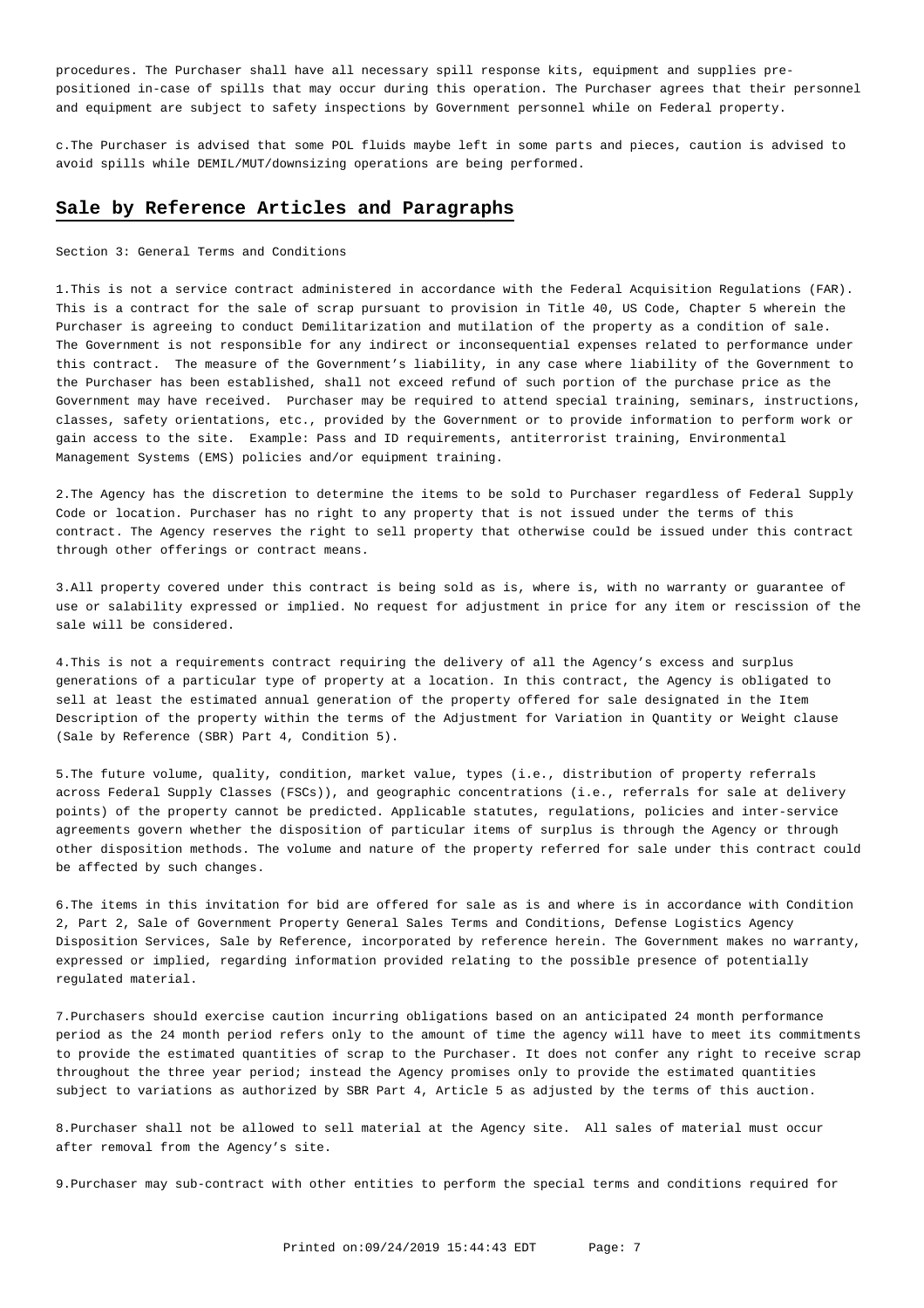sorting, segregating and removal of scrap at Agency sites. All sub-contractors shall be approved by the government and shall comply with all terms and conditions of this IFB. Sub-contractors shall be vetted through the same process as the Purchaser as described throughout this IFB. Failure of sub-contractors to perform the special terms and conditions required under this sale are grounds for default and shall result in termination if not cured. The Purchaser's contract with the sub-contractor must include Sales by Reference, Part 5, Article C, subparagraphs a through c.

10. Purchaser shall not undertake the following activities without written permission from the SCO, which permission may be granted or withheld by the Agency in the exercise of its sole discretion: (A) Enter into a partnership, joint venture or other arrangement where the purpose or effect is to engage indirectly in a transaction that would be prohibited by the provisions of this contract if undertaken by the Purchaser directly; or

(B) Enter into contracts or other arrangements that would assign all or substantially all responsibility for and control of performance of the contract to another party or parties, without the prior written approval of the Agency which shall consider such request in accordance with the Assignment of Claims Act of 1940, as amended, 41 U.S.C. sec. 15, and the Government's best interest. In the event of any improper assignment without the written approval of the Agency, this contract shall be terminated at the option of the Government in the exercise of its sole discretion; or

(C) File a voluntary petition seeking liquidation, reorganization, arrangement or readjustment, in any form, of its debts under Title 11 of the United States Code (or corresponding provisions of future law) or any other Federal or state insolvency law; file an answer consenting to or acquiescing in any such petition; make any assignment for the benefit of Purchaser's creditors; or admit in writing Purchaser's inability to pay its debts as they mature, without the prior written consent of the Agency.

11. Any weight offered or described in in this auction was based on historical information from previous sales and are estimates only.

12. Purchaser acknowledges that during the performance of this contract, changes in Government processes, procedures, policies, regulations or laws could result in a large volume of material being turned in to the Agency that could ultimately be referred under this contract. The Agency and the Purchaser agree to cooperate and institute special procedures as necessary in connection with processing material surges. Any costs of the increased workload upon the Purchaser would not be at any additional costs to the Government.

13. Weighing will be completed and documented on DLA Form 1367 under the direction and supervision of the Government using one of the following methods to provide weight tickets:

a. Government owned certified scales located on Government installation. Purchaser's conveyance will be weighed empty upon entrance of the military installation and weighed with a full load upon exiting the military installation.

b. Certified scales not located on Government installation. Purchaser shall not be reimbursed for transportation costs associated with the weighing process, including the cost of transportation to and from the scale. The Purchaser is solely responsible for costs associated with the use of a public certified scale.

c. All weighing will be observed by both parties, recorded on a DLA Form 1367 (filled out by GOVERNMENT personnel) and signed by both parties prior to release.

14. Post-Award, Inspections, Audits, Investigations and Reconciliations:

a. The SCO or designated representative with or without notice will perform inspections on worksites, facilities, permits, licenses, financial and other business related documents at any time during the term of this contract.

b. External auditors may select to audit records and processes related to this IFB and/or resulting contracts.

c. Monthly reconciliations of removals, billing, payment, and performance measures will be conducted and results will be provided to the Purchaser by the SCO.

d. Purchaser agrees to cooperate fully with the Government when informed by the Agency of an ongoing investigation by any DOD or Federal Government investigation service or agency or during the Agency's Compliance Reviews or Audits. Purchaser agrees to provide the Agency with all requested information regarding material or information relating to the Purchaser's Buyers or sub-contractors. Purchaser shall make all sales records pertaining to such investigations available to the Agency at the earliest available opportunity but no later than three business days from the date of the request. Requests for information shall be provided in electronic format when possible. Purchaser personnel with knowledge of the particular subject matter shall be available to cooperate with any Government investigation.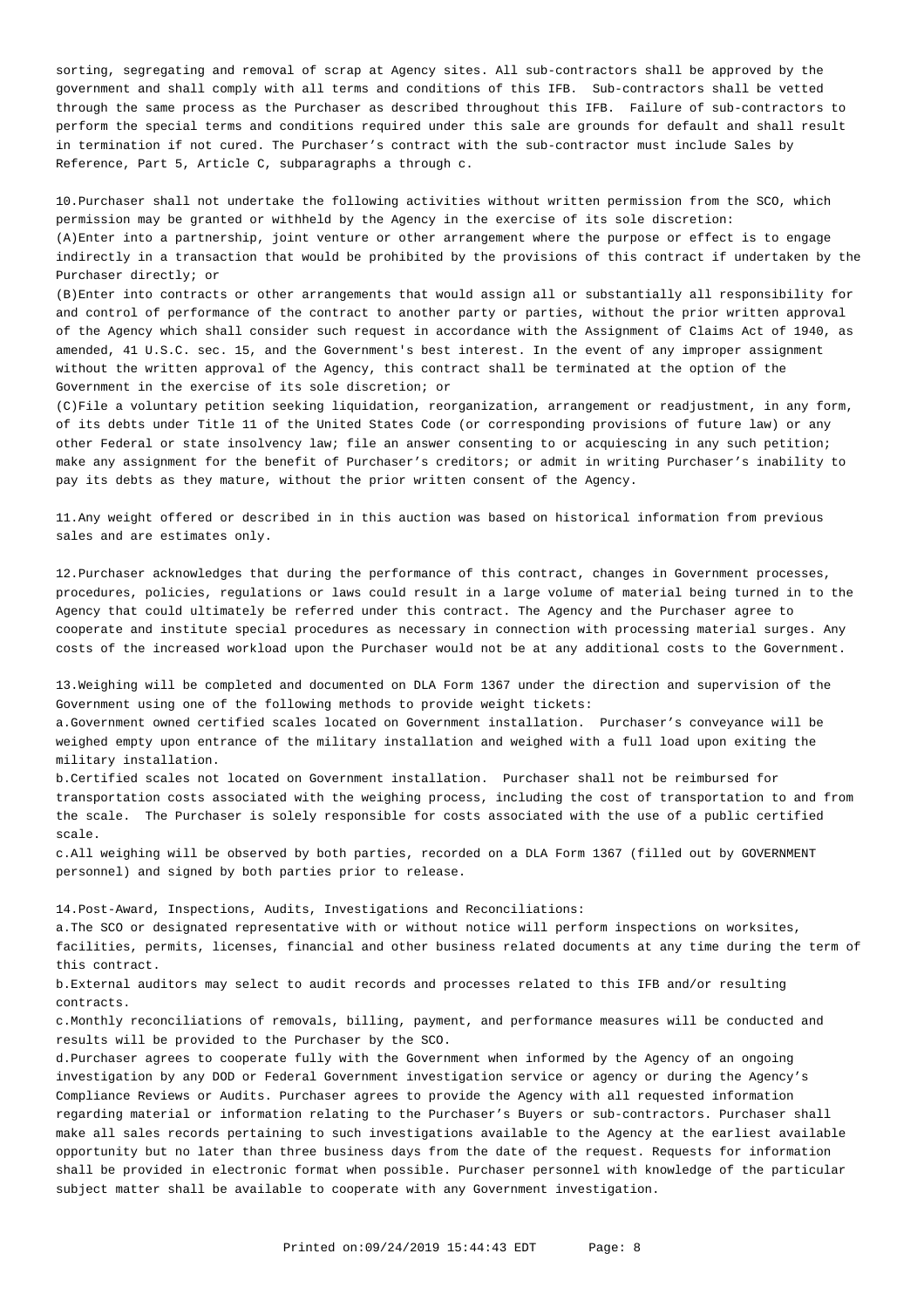15. Performance Measures Requirements and Reports

a. Quality Assurance Surveillance Plan (QASP)

b. Contract Performance Report (DLA 2533): The Agency will complete a DLA Form 2533 Contract Performance Report (CPR) and submit to the SCO for any issue in questions to receive resolution.

c. Report of Discrepancy (SF 364): Reports of Discrepancy (i.e. shipping, packaging etc.) will be initiated by the Purchaser for any questionable item. Purchaser shall complete SF 364 Report of Discrepancy (ROD) and submit it to the Agency personnel on site for any property or shipment in question to receive resolution. When resolved locally, the SF 364 will be completed and sent to the SCO. When resolution cannot be made locally, the property will be segregated and identified by the Report number. A copy of the SF364 will be stored with the property until final disposition has occurred. (See Addendum A0007859 for example forms)

16. Purchaser shall comply with all applicable Federal, State and local laws, ordinances, regulations, etc., with respect to human safety and the environment during the processing, use or disposal of material purchased from the Agency. Purchaser's Facility/worksite will be safe and free of hazards IAW Occupational Safety & Health Administration (OSHA) standards. Purchaser shall provide appropriate Personal Protection Equipment (PPE) for their employees.

17. Purchaser shall also comply with all Host facility Safety, Environmental and Security requirements.

18. Purchaser shall comply with all Local, State and Federal Department of Transportation rules and regulations while transporting scrap materials on post and to its ultimate destination.

19. The Purchaser shall assume full responsibility and liability for compliance with all applicable Federal, State, local codes and DOD regulations pertaining to the health and safety of personnel and environmental management during the execution of loading and DEMIL/MUT operations. All work shall be completed and performed IAW the best practices of the trade and in compliance with all- applicable Federal, State, local codes and DOD regulations.

## 20. Environmental and Human Safety Notice:

a. It is the responsibility the purchaser to ensure that the ultimate end use of the property is performed in an environmentally compliant manner. As such, prior to the award of any hazardous item, each high bidder's premises and/or the intended disposal facility may be subject to an on-site inspection by a government representative. All offerors are advised that they must comply with all applicable Federal, State and local laws, ordinances, regulations, etc. with respect to human safety and the environment during the processing, use, or disposal of material purchased from the Department of Defense.

21. The Purchaser will be required to submit a completed and signed DLA Form 2536 Statement of Intent (SOI) Completed (Parts 1-6).

a. The Purchaser will identify all property destination(s) in Section 2 of the SOI including those destinations that will be receiving removed POLs or other material from the draining of property during DEMIL/MUT operations.

b. Environmental Responsibility Determinations (ERDs) will be performed on all SOI destinations. ERDs take up to 10 business days and if negative findings are not resolved by the Government, the Purchaser will not be authorized to use the proposed destination.

c. At any time during the performance period of the contract where an alternative destination not listed in the SOI would be required, the will provide an updated SOI for an ERD to be performed on the proposed destination prior to use.

22. Resource Conservation and Recovery Act:

a. This material may ultimately be subject to EPA Hazardous Waste Regulations, 40 CFR Part 260 et seq. Civil and criminal penalties are available for noncompliance. Purchaser is cautioned that they are solely responsible to ascertain the extent to which these regulations affect it and to comply therewith.

## 23. Environmental Responsibility Determination:

a. The Environmental Support Branch of Disposition Services may conduct an Environmental Responsibility Determination (ERD) on sale destinations to verify if the Department of Defense (DOD) purchased property will be managed in accordance with the Invitation for Bid, Statement of Intend, Federal, State, and local regulations. An ERD will be performed on all sales associated with Hazardous Material, scrap, range residue, and DEMIL or Mutilation as a condition of sale. The ERD process will minimize government Comprehensive Environmental Response, Compensation and Liability Act (CERCLA) liability by evaluating and documenting a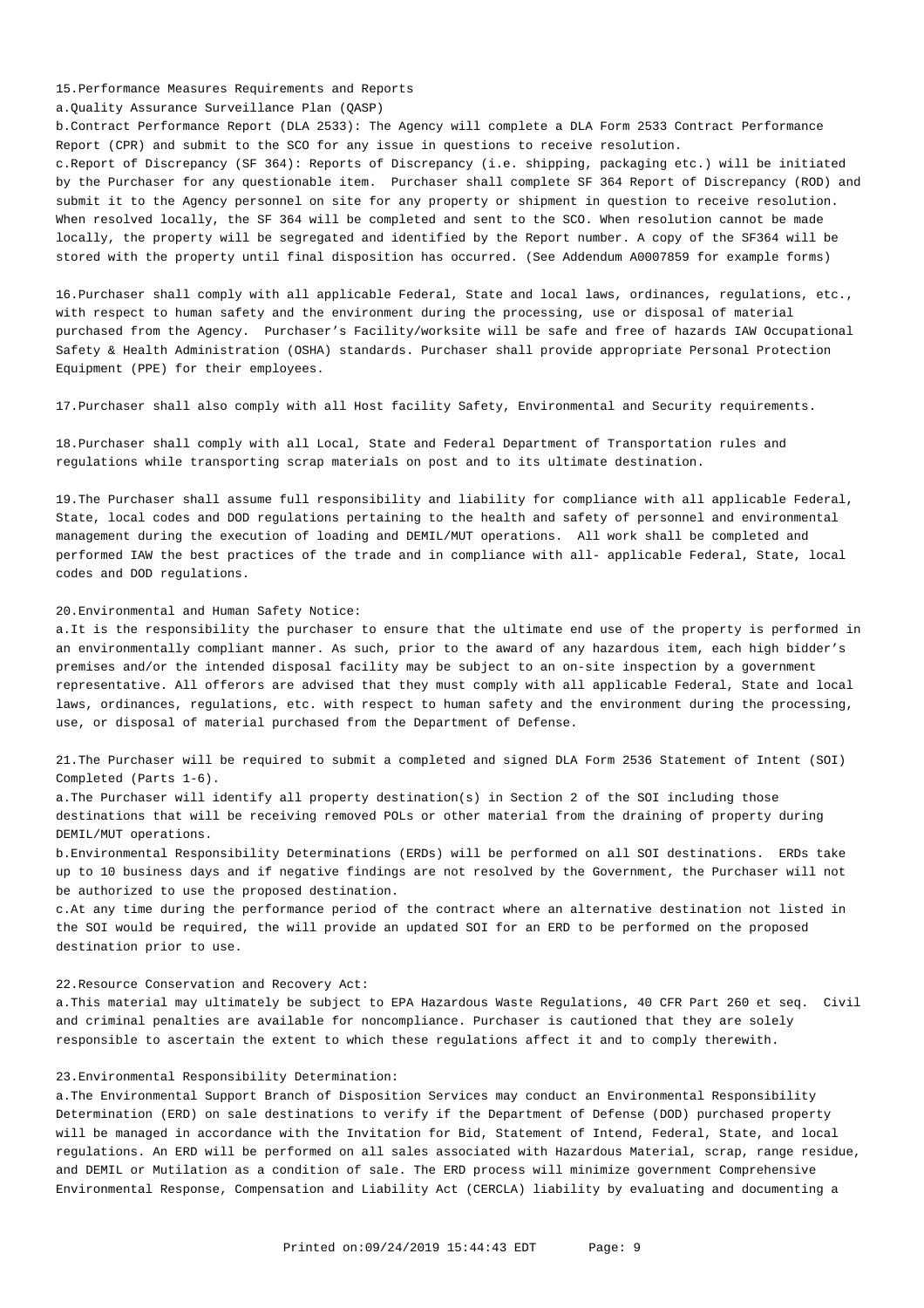sales destination's regulatory compliance and environmental responsibility. The Sales Contracting Officer will award the sale if the ERD outcome from the Environmental Support Branch is "Recommend."

24. Pollution Prevention and Right-to-Know Information Definitions. As used in this clause

a. Priority chemical means a chemical identified by the interagency Environmental Leadership Workgroup or, alternatively, by an agency pursuant to Section 503 of Executive Order 13148 of April 21, 2000, Greening the Government through Leadership in Environmental Management.

b. Toxic chemical means a chemical or chemical category listed in 40 CFR 372.65. Executive Order 13148 requires Federal facilities to comply with the provisions of the Emergency Planning and Community Right-to-Know Act of 1986 (EPCRA) (42 U.S.C. 11001-11050) and the Pollution Prevention Act of 1990 (PPA) (42 U.S.C. 13101-13109).

c. The Purchaser shall provide all information needed by the Federal facility to comply with the following:

1. The emergency planning reporting requirements of Section 302 of EPCRA.

2. The emergency notice requirements of Section 304 of EPCRA

3. The list of Safety Data Sheets required by Section 311 of EPCRA

4. The emergency and hazardous chemical inventory forms of Section 312 of EPCRA

5. The toxic chemical release inventory of Section 313 of EPCRA, which includes the reduction and recycling information required by Section 6607 of PPA

6. The toxic chemical, priority chemical, and hazardous substance release and use reduction goals of Section 502 and 503 of Executive Order 13148.

#### 25. Compliance with Export Control Regulations

a. Bureau of Industry and Security (BIS)

i. The Bureau of Industry and Security (BIS) advances U.S. national security, foreign policy, and economic objectives by ensuring an effective export control and treaty compliance system, and by promoting continued U.S. leadership in strategic technologies. BIS accomplishes its mission by maintaining and strengthening adaptable, efficient, effective export controls and treaty compliance systems, along with active leadership and involvement in international export control regimes. If required, on Destination Control Statement BIS form 711 (All exports of CCL not designated as EAR99, unless export is made under License Exception BAG or GFT. the minimum BIS statement is as follows: "These items are controlled by the U.S Government and authorized for export only to the country of ultimate destination for use by the ultimate consignee or enduser(s) herein identified. They may not be resold, transferred, or otherwise disposed of, to any other country or to any person other than the authorized ultimate consignee or end-user(s), either in their original form or after being incorporated into other items, without first obtaining approval from U.S government or as otherwise authorized by U.S law and regulations." <https://www.commerce.gov/bureaus-and>offices/bis

ii. U.S. Export Administration Regulations

1. Links to important EAR information for exporters.

<https://www.state.gov/strategictrade/resources/c43182.htm>

2. U.S. Department of Commerce, Bureau of Industry and Security<https://www.commerce.gov>/

3. Bureau of Industry and Security Mission: Advance U.S. national security, foreign policy, and economic objectives by ensuring an effective export control and treaty compliance system and promoting continued U.S. strategic technology leadership. [https://www.bis.doc.gov/](https://www.bis.doc.gov)

## 26. Disposition and Use of Property:

a. The Purchaser represents and warrants that the ultimate destination use, and disposition of the property will be IAW with the terms and conditions of section 2 paragraph 1 and shall be in accordance with the End Use Certificate (EUC) DLA Form 1822 submitted and approved by the SCO.

b. When property is annotated "Cat II" in the item description, changes to the Bidder's EUC will require the prior written approval of the SCO.

c. The Purchaser further agrees to notify in writing any and all subsequent Purchasers or Receivers of this property regarding the provisions of this article and of the Bidder's EUC relative to the authorized destination; the requirement for approval by the SCO of any change of such destination prior to exportation thereto; the specific United States restrictions on exports and re-exports directly and indirectly to denied areas or other prohibited destinations that may have been specified in this contract; the documentation (e.g., IC/DV documents, lading certificates, answers to follow-up requests) that may be required; and the United States sanctions against violators. Subsequent Purchasers and Receivers must also agree to make similar notification to its Purchasers and Receivers. Any unauthorized disposition of the property shall be the responsibility of such sub- Purchaser or sub-receiver and, where at fault, of the original Purchaser from the United States.

d. When property purchased under a single contract is intended for more than one destination, the Purchaser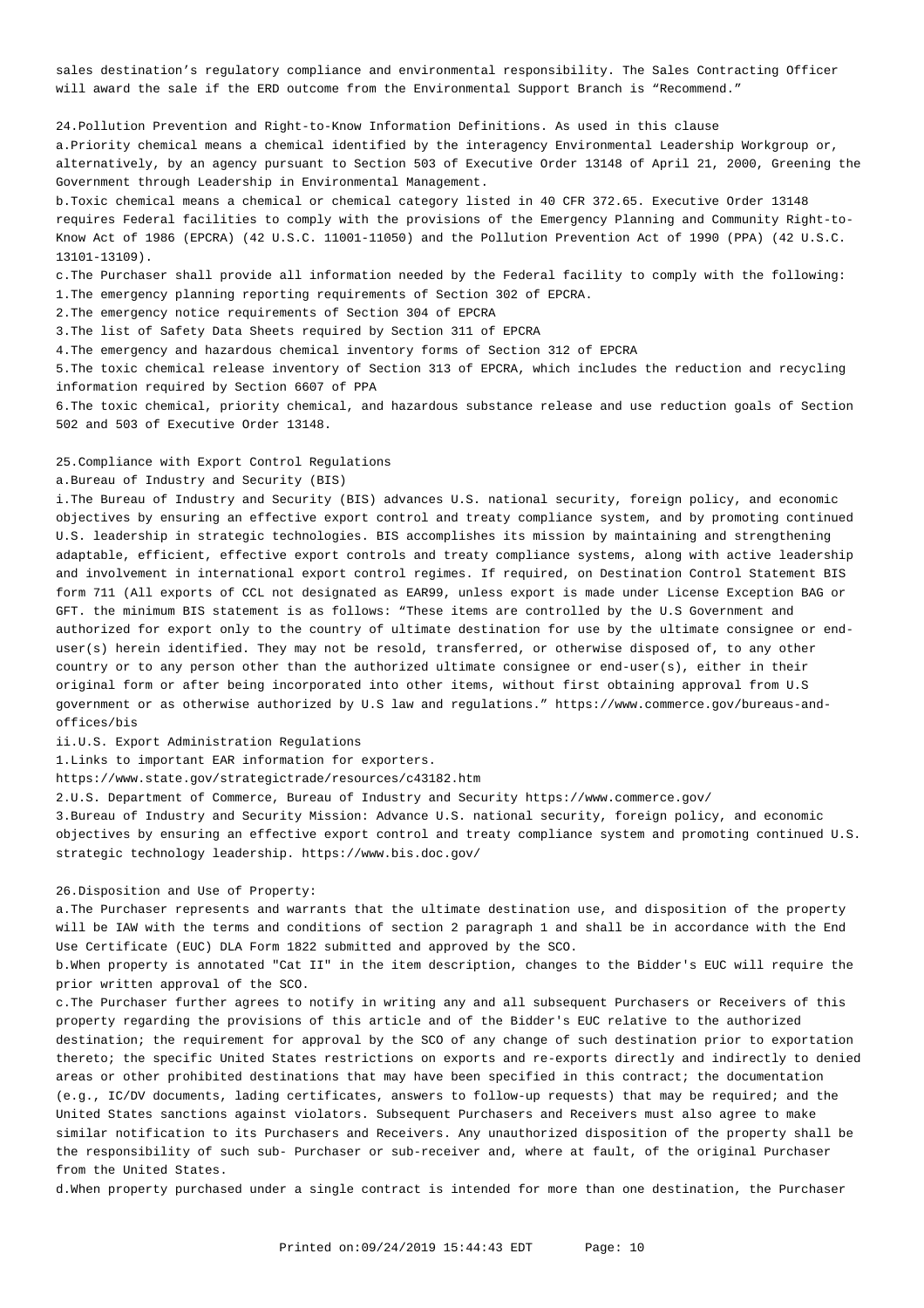agrees to submit, with the End-Use Certificate, a listing of those items specifying quantities intended for each destination and consignee. The Purchaser further agrees to furnish the listing referred to herein with each request for approval of a change in destination.

e. Whenever requested by the SCO to furnish information regarding the actual disposition made of the property awarded to the Purchaser, the Purchaser agrees to furnish the requested information within 30 calendar days after the date of the request.

f. On those items requiring resale approval, the Purchaser agrees to maintain detailed records of their disposition and to provide such records to the SCO whenever so requested.

g. The Trade Security Control actions required by paragraphs (a) through (c) of this article will be applied to all items included in the original sale. Resale breakdowns of such sales will still be subject to the same control requirements applicable to the original sale.

27. The Government does not imply that the scrap residue offered is marketable, eligible for resale, or permitted for export to other countries.

a. Chapter 39 of Title 22, United States Code (U.S.C.), also known as "The Arms and Export Control Act". b. Parts 120 through 130 of Title 22, Code of Federal Regulations (CFR), also known as the International Traffic in Arms Regulations (ITAR).

c. Parts 730 through 774 of Title 15, CFR, also known as the Export Administration Regulations (EAR)" d. This is not a sale by sample. The Purchaser shall not reject property issued under the terms of this contract, unless an item is outside the scope of the contract. The GOVERNMENT is the sole authority of determining condition code and determining whether property is considered scrap under its property regulations and thus eligible for referral under this contract. Purchaser's opinion on whether the property is able to clear customs, sell or market, or the availability of customers for items have no bearing on whether the Government considers the property scrap. No changes, modifications, or reductions of price will be applied. Under no circumstances is culling for effecting partial or incremental removals authorized.

28. Classified Material: Performance of this contract neither requires nor authorizes the Purchaser to handle classified property or documents. Should Purchaser's employees handle actual or suspected classified property or documents, the Purchaser shall immediately secure the documents or property from both physical loss and compromise and immediately notify the Agency's Site Lead and the SCO of the discovery. The Purchaser shall submit a SF364 ROD as outlined below. The Agency will arrange for pick up and removal of such material. Under no circumstances shall the Purchaser release the property or documents to anyone other than designated personnel. If the contents of said documents or property are at a level that requires debriefing, the Purchaser's personnel shall be made available to the proper Government authorities for this action.

29. Material Potentially Presenting an Explosive Hazard (MPPEH): Performance of this contract does not require nor authorize the Purchaser to handle MPPEH. Despite all best efforts by the Government, MPPEH may be discovered; the Purchaser shall immediately take the necessary action for protection of personnel and property. This shall include the evacuation and security of the immediate area. The Purchaser shall not attempt to handle or move the suspected property until a technically qualified trained Government representative investigates the incident. The Purchaser shall notify the Agency's Site Lead and the SCO of the discovery immediately and submit a SF364 ROD outlined below. The Agency will arrange for pick up and removal of such material.

30. Radioactive Property: Performance of this contract does not require nor authorize the Purchaser to handle radioactive property. Despite all best efforts by the Government, should property activate a radiation detector alarm; the Purchaser shall immediately take the necessary action for protection of personnel and property. This shall include the evacuation and security of the immediate area. The Purchaser shall not attempt to handle or move the suspected property until a technically qualified trained Government representative investigates the incident. The Purchaser shall notify the Agency's Site Lead and the SCO of the discovery immediately and submit a SF364 RO outlined below. The Agency will arrange for pick up and removal of such material.

31. Billing and Payment Information:

a. Billing Cycle runs on or about the 24th of each month at 11:59 pm EST.

b. Types of acceptable payments.

i. All payments, including those for storage charges, liquidated damages and interest will be in U.S. currently. Acceptable payments may be made by cashier's check, certified check, travelers check, bank draft, money order or credit card (Master Card, Visa, Discover Card, and/or American Express). Make checks payable to the U.S. Treasury. When a credit card is used as payment, the credit card number and the name as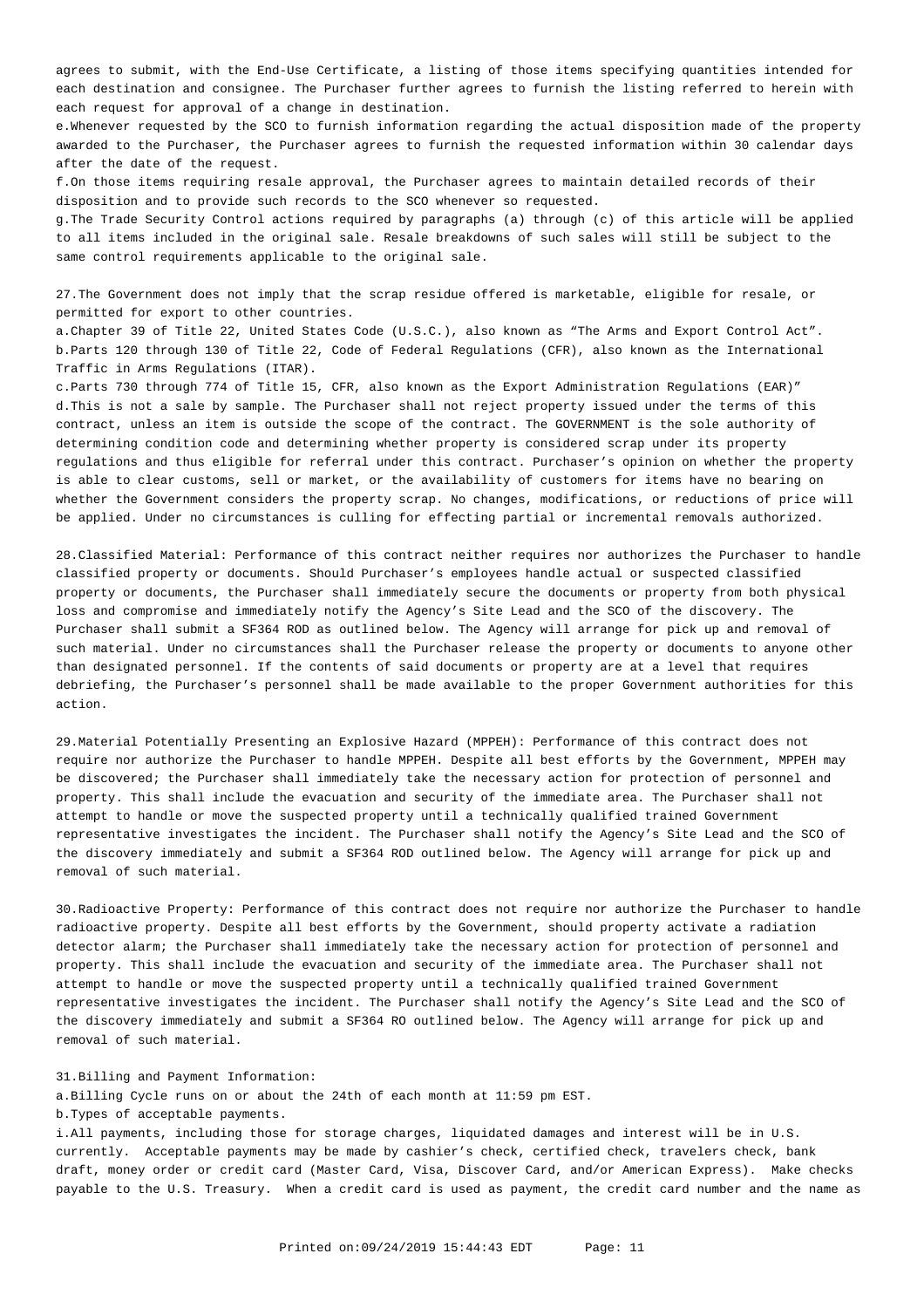printed on the credit card as well as the expiration date will be provided. All credit card transaction are limited to \$[24,999.99.](https://24,999.99) Credit card transactions greater than \$[24,999.99](https://24,999.99) may not be split into two or more transactions. Bidders whose payment is accompanied by a letter of credit or who have on file an approved bid bond (SF 24 or SF 34) may make their payments by uncertified personal or company checks, but only up to an amount equal to the penal sum of their bond or the amount of their letter of credit.

32. How to submit Payment:

a. All Payments should be addressed and mailed or delivered to: DLA Disposition Services ATTN: Cashier 74 N. Washington St. Battle Creek, MI 49037

b. Credit Card payments may be faxed to: (269) 961-7230.

c. Credit Card payments within the United States can be made using the web site at:

<https://www.pay.gov/paygov/forms/formInstance.html?agencyFormId=25176217>

d. Should you need to make a payment for less than \$1.00, you cannot utilize the web site credit card payment method. You will need to complete the manual credit card form and fax it to (269) 961-7230. e. NOTE: It is recommended to send payment confirmation to SCO when submitting payment to DFAS.

#### 33. Consequences of late or short payments

a. If full payment is not received within 30 days of the bill, interest will be charged on the unpaid portion at the rate established by the U.S. Treasury from the date of the bill in accordance with Section 3717 Title 31 of the U.S. Code. After 30 days from the bill date, we will collect from the pre-payment taking offset action against any of your unpaid invoices. If the debt is forwarded to the Debt Management Office, Contract Pay Services, Columbus, Ohio; you will be assessed an administrative fee of \$26 to cover costs specifically associated with the administration and collection of payments over 30 days delinquent.

b. If full payment is not received within 90 days from the date of the bill, we will transfer the debt to the Debt Management Office for collection and an additional administrative charge of \$50 will be assessed. They will continue the collection process and if unsuccessful, will transfer the delinquent debt to the Department of Treasury for further collection. As a result of this transfer, the following actions may be taken:

c. The debt will be subject to the Department of Treasury offset from Federal payments due (you or your company, as applicable). A fee for each offset made will be added to the debt as part of the administrative charge. Federal payments eligible for offsets include contract payments, Federal income tax refunds, and other payments not exempt.

d. The debt may be reported to a credit bureau.

e. The debt may be referred to a private collection agency. In such instance, a fee for collections made will be added to the debt as part of the administrative charge.

f. The debt may be referred to the Department of Justice for litigation. In such case, an administrative cost will be added to the debt.

g. You may inspect and/or request a copy of the records pertaining to this debt. If you believe the debt is invalid or the amount is incorrect, please contact us immediately. If you are financially unable to pay the full amount of the debt, you may request a written agreement to pay the debt in installments. Your request for an installment agreement should be in writing and supported by certified statements of income and financial position covering the last 12 months. The point of contact for this debt is the Sales Contracting Officer listed on your award document.

34. Disputes, Request for Equitable Adjustment (REA), and Claim Procedures:

a. Separate all disputed property from the processing area into a segregated area until the dispute is resolved. Attach a SF 364 Report of Discrepancy (ROD) to the disputed property and submit a copy to the SCO for resolution.

b. Contract Disputes Act of 1978, 48 CFR 52.233-1 Disputes (May 2014)

i. This contract is subject to 41 U.S.C chapter 71, Contract Disputes.

ii. Except as provided in 41 U.S.C chapter 71, all disputes arising under or relating to this contract shall be resolved under this clause.

iii. "Claim," as used in this clause, means a written demand or written assertion by one of the contracting parties seeking, as a matter of right, the payment of money in a sum certain, the adjustment or

interpretation of contract terms, or other relief arising under or relating to this contract. However, a written demand or written assertion by the Purchaser seeking the payment of money exceeding \$100,000 is not a claim under 41 U.S.C chapter 71 until certified. A voucher, invoice, or other routine request for payment that is not in dispute when submitted is not a claim under 41 U.S.C chapter 71. The submission may be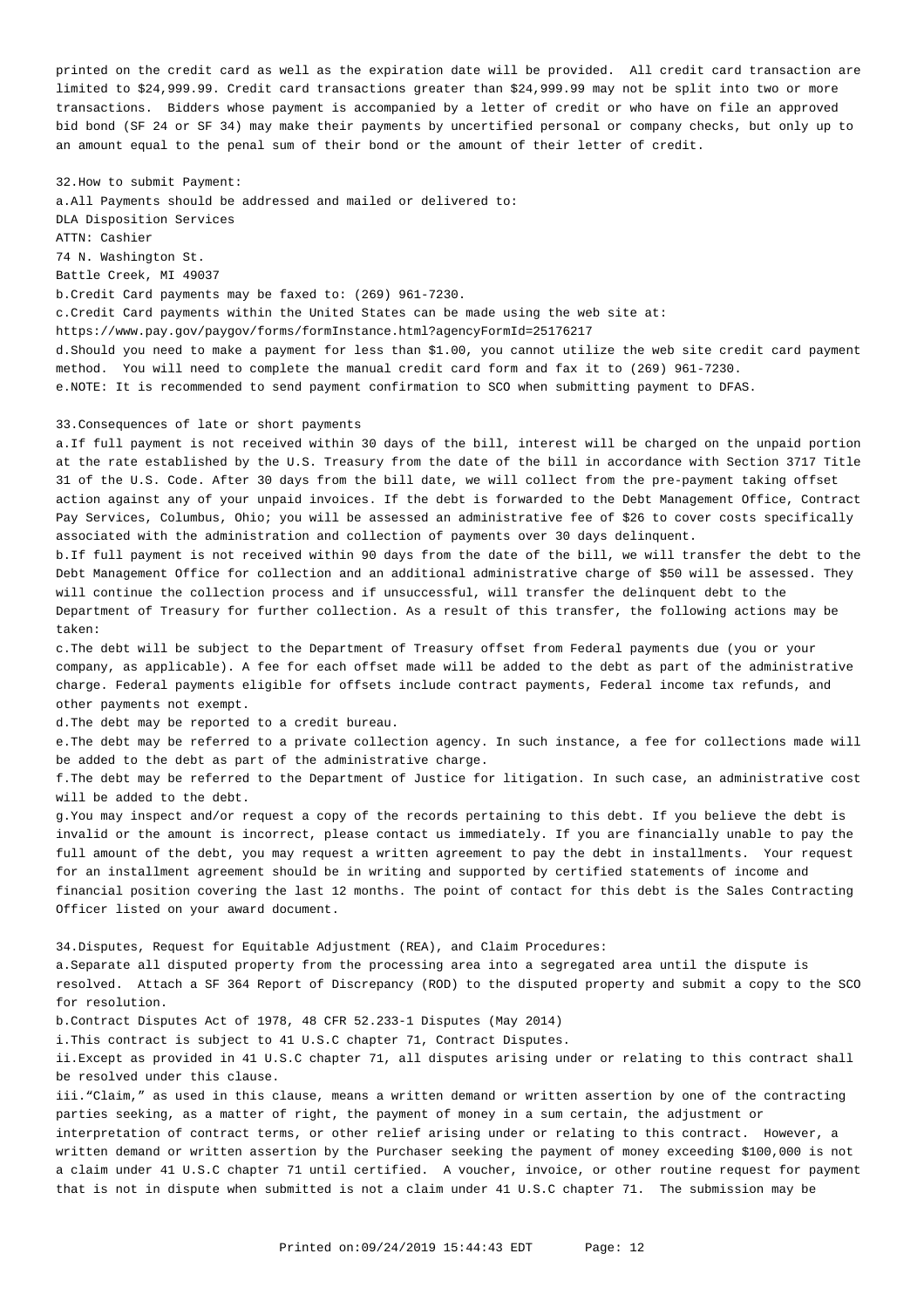converted to a claim under 41 U.S.C chapter 71, by complying with the submission and certification requirements of this clause, if it is disputed either as to liability or amount or is not acted upon in a reasonable time.

iv. A claim by the Purchaser shall be made in writing and, unless otherwise stated in this contract, submitted within 6 years after accrual of the claim to the Contracting Officer for a written decision. A claim by the Government against the Purchaser shall be subject to a written decision by the Contracting Officer.

v. The Purchaser shall provide the certification specified in paragraph (3) of this clause when submitting any claim exceeding \$100,000.

vi. The certification requirement does not apply to issues in controversy that have not been submitted as all or part of a claim.

vii. The certification shall state as follows: "I certify that the claim is made in good faith; that the supporting data are accurate and complete to the best of my knowledge and belief; that the amount requested accurately reflects the contract adjustment for which the Purchaser believes the Government is liable; and that I am authorized to certify the claim on behalf of the Purchaser."

viii. The certification may be executed by any person authorized to bind the Purchaser with respect to the claim.

ix. For Purchaser claims of \$100,000 or less, the Contracting Officer must, if requested in writing by the Purchaser, render a decision within 60 days of the request. For Purchaser -certified claims over \$100,000, the Contracting Officer must, within 60 days, decide the claim or notify the Purchaser of the date by which the decision will be made.

x. The Contracting Officer's decision shall be final unless the Purchaser appeals or files a suit as provided in 41 U.S.C chapter 71.

xi. If the claim by the Purchaser is submitted to the Contracting Officer or a claim by the Government is presented to the Purchaser, the parties, by mutual consent, may agree to use alternative dispute resolution (ADR). If the Purchaser refuses an offer for ADR, the Purchaser shall inform the Contracting Officer, in writing, of the Purchaser's specific reasons for rejecting the offer.

xii. The Government will pay interest on the amount found due and unpaid from (1) the date that the Contracting Officer receives the claim (certified, if required); or (2) the date that payment otherwise would be due, if that date is later, until the date of payment. With regard to claims having defective certifications, as defined in FAR 33.201, interest shall be paid from the date that the Contracting Officer initially receives the claim. Simple interest on claims shall be paid at the rate, fixed by the Secretary of the Treasury as provided in the Act, which is applicable to the period during which the Contracting Officer receives the claim and then at the rate applicable for each six-month period as fixed by the Treasury Secretary during the pendency of the claim.

xiii. The Purchaser shall proceed diligently with performance of this contract, pending final resolution of any request for relief, claim, appeal, or action arising under the contract, and comply with any decision of the Contracting Officer.

35. Entire Agreement; Modification: This contract, and the materials incorporated herein by reference, constitute the entire agreement between the parties regarding the matters contained in this contract. If there is any inconsistency between the terms of this contract and those of any Appendix, Schedule or Exhibit, the terms of this contract shall govern. There are no promises or other agreements, oral or written, express or implied, between the parties other than as set forth in this contract. No change or modification of, or waiver or compromise under, this contract shall be valid unless it is in writing and signed by a duly authorized representative of the party against which it is to be enforced. Purchaser understands and agrees to submit a written request for contract modification to the SCO prior to effecting any change whether occurring before or after the release of the material. Purchaser further agrees not to effect such changes without first receiving the written approval of the SCO.

36. Sales By Reference Articles and Paragraphs:

a. Sale by Reference Articles and Paragraphs: The following general information, instruction and special conditions of sales contained in the Agency pamphlet entitled the "Sale by Reference Instructions, Terms and Conditions Applicable to Department of Defense Personal Property Offered for Sale by DLA Disposition Services", published July 2012, are hereby incorporated by reference and become a part of this IFB/Auction and any contract resulting from acceptance of a bid submitted pursuant to this IFB/auction as fully as though such instructions, terms and conditions had been specifically set forth herein:

i. SALE BY REFERENCE PART 1: General Information and Instructions: All conditions apply except:

4. Paragraph 4 is amended to "(DLA Form 2541)"

5. Paragraph 8

6. Paragraph12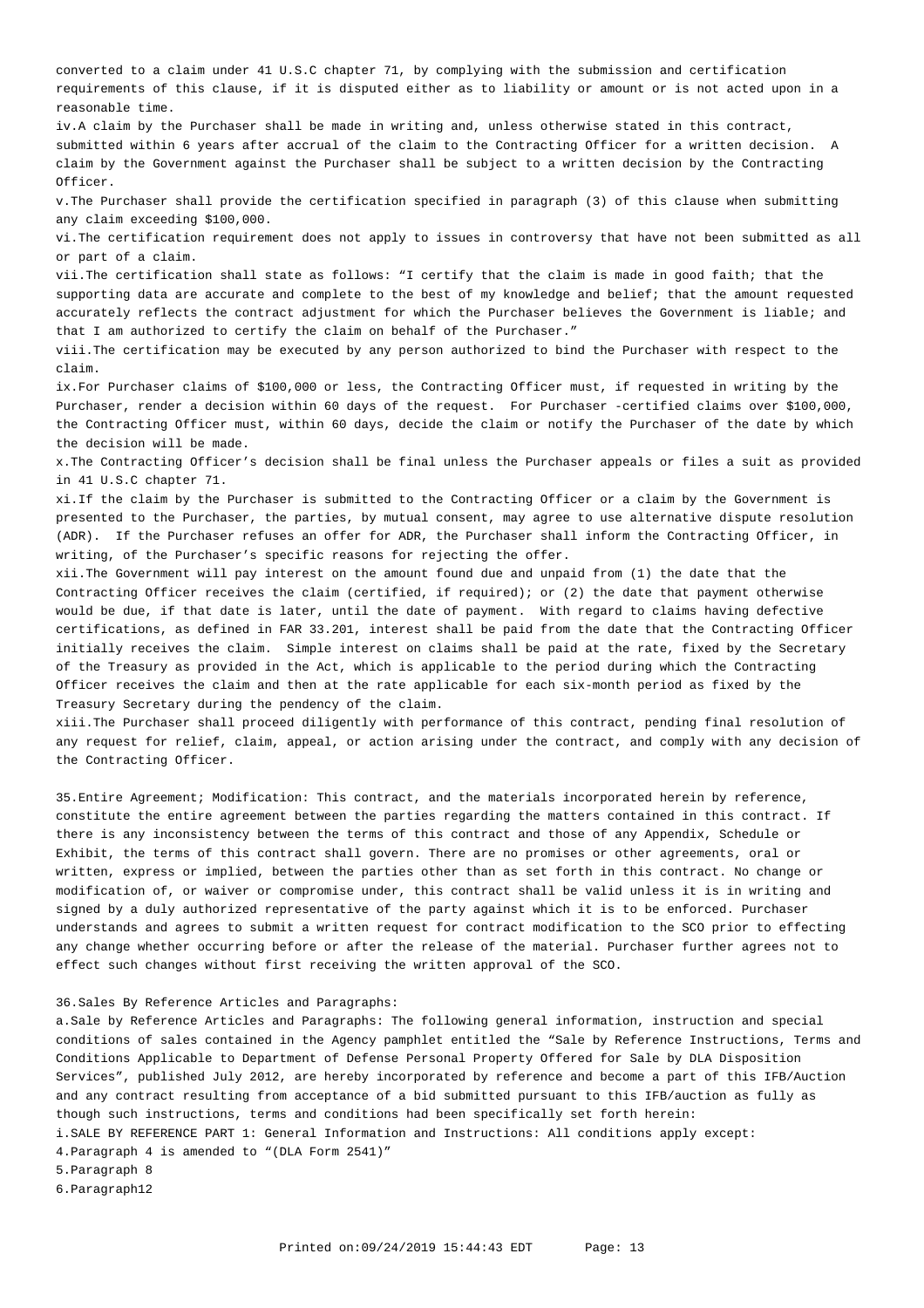ii. SALE BY REFERENCE PART 2: Sale of Government Property General Sale Terms and Conditions: All conditions apply except: 7. Paragraph 7 8. Paragraph 12 9. Paragraph 28 10. Paragraph 33 DISPUTES is amended to "Any contract awarded as a result of this sale is subject to the Contract Disputes Act 1978 (41 U.S.C. 7101-7109)". iii. SALE BY REFERENCE PART 3: Sale of Government Property Special Sealed Bid Conditions: All conditions apply! iv. SALE BY REFERENCE PART 4: Sale of Government Property Special Sealed - Term Conditions: All conditions apply except: 11. Paragraph 6 TERMINATION is amended to: "Unless otherwise provided in the Sale, this contract may be terminated by either party without cost to the Government upon 60 days' written notice to the other, to be calculated from the date the notice is mailed." v. SALE BY REFERENCE PART 5: Additional Special Circumstance Conditions - Miscellaneous: All conditions apply except: 12. Article A 13. Article G 14. ARTICLE D: Liability and insurance paragraph (2) is amended to: "Bodily Injury Insurance in an amount of not less than \$100,000 any one person and \$500,000 any one accident or occurrence." 15. ARTICLE D: Liability and insurance paragraph (3) is amended to: "Property Damage Liability Insurance in the amount of \$100,000 (which shall include any and all property whether or not in the care, custody or control of the Purchaser)." vi. SALE BY REFERENCE PART 6: Additional Special Circumstance Conditions - Demilitarization and Mutilation: All conditions apply except: 16. Article A vii. SALE BY REFERENCE PART 7: Additional Special Circumstance Conditions - Hazardous and Dangerous Property: All conditions apply! viii. SALE BY REFERENCE PART 8: Additional Special Circumstance Conditions - Foreign Excess Personal Property: Does not apply! ix. SALE BY REFERENCE PART 9: Special Spot Bid Conditions of Sale of Government Property: Does not apply!

Section 4: Bidding, Award and Definitions

## 1. Bidding Process:

a. The Purchaser's bid shall consist of an amount per pound specified in U.S. currency. Prospective bidders should be aware of certain risk factors that could affect a bidder's assessment of this contract and the calculations supporting the resulting bid. Under no circumstances is the Agency or the Government responsible for any assumptions, planning factors, or decisions the Purchaser made related to determining their high bid. This is a firm fixed price contract where the bid price is expressed in US currency specified by the bidder, per pound. The Government expects the Purchaser to perform all the requirements under this contract at the bid price submitted by the Purchaser. At no time shall the Government pay the Purchaser to take material offered. There shall be no reimbursement to the Purchaser under this contract except for the limited circumstances related to reimbursement of actual expenses incurred for return of property directed by the Government. The Government is not responsible for any indirect, inconsequential, or completeness (through assumption of sales value, act or omission of factors) of expenses related to performance under this contract. The measure of the Government's liability, in any case where liability of the Government to the Purchaser has been established, shall not exceed refund of such portion of the purchase price as the Government may have received.

x. SALE BY REFERENCE PART 10: Sale of Government Property Special Auction Conditions: Does not apply!

### 2. How to Bid:

a. If you have questions or need assistance contact the SCO.

b. Bidders shall use the SF114 and SF114A documents provided in this IFB's Addendum to submit bid. Bidder shall enter bid as price per pound not to exceed five decimal places (example 0.01005). Minimum bid is .01000 per pound. Multiply your bid price by the quantity specified for extended bid amount.

3. Where to Send Bid:

a. Do not email bids or call in bids directly to the SCO.

b. Bids may be submitted via:

i. E-Sales website located at: <https://www.sales.dla.mil>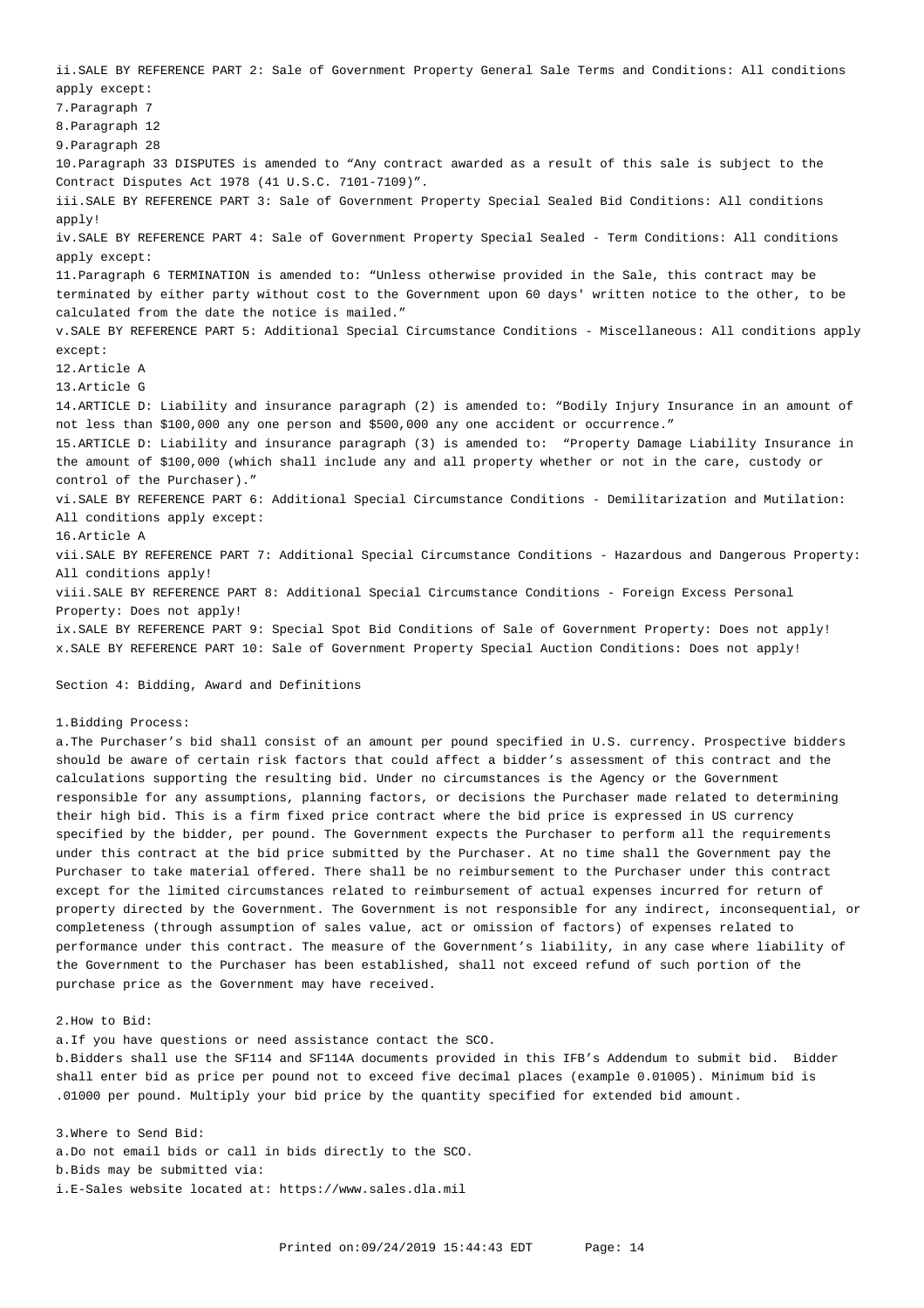ii. Email Bids to [DRMSSALESBIDS@DLA.MIL](mailto:DRMSSALESBIDS@DLA.MIL) (include auction Number) iii. FAX bids to 269-961-7568 (include auction Number) iv. Hand Carried by Bidder. v. United States Postal Service, vi. Express Carriers (FEDEX, UPS, DHL, or other courier services), vii. The hand-carried or delivered bids shall be addressed to: DLA Disposition Services ATTN: Bid Room A0007859 74 N. Washington Avenue Battle Creek, MI 49037

4. Technical Issues with the E-sales website: Call 1-877-DLA-CALL (1-877-352-2255).

5. When to send Bid: a. Bids must be in the possession of the Agency's Public Sales Contracting Division by the bid opening date and time specified in the auction. If the bid is not submitted on time, it shall be considered nonresponsive.

#### 6. How to modify/cancel bid:

a. In addition to SBR Part 3, Articles B and C, by submitting a new bid in the same manner as the previous bid. Separately, without disclosing bid amounts, notify the SCO of the modification. To cancel a bid submit a zero bid in the same manner as the original bid. Notify the SCO of the bid cancellation (specify date, time and method of bid submission).

### 7. Bid Evaluation:

a. A responsive bidder is one that has complied with all instructions for properly submitting a bid. A responsible bidder is one that is able to pass the vetting process and is determined through the screening process to be an eligible transferee. The Government reserves the right to reject any bids that are not in the best interest of the Government.

b. Bidder must not be an ineligible transferee, which is defined as individuals, entities, or countries: a. Excluded from Federal programs by the General Services Administration as identified in the System for Award Management at [https://www.sam.gov/portal/public/SAM/](https://www.sam.gov/portal/public/SAM).

 b. Subject to denial, suspension, debarment, or other sanctions pursuant to export control and related laws, regulations, or orders administered by the DOS, DOC, DHS, or USTD. The DOS, DOC, DHS, and USTD name these entities, individuals, and countries in the Federal Register and at the following websites:

1. DOS DDTC Debarred Parties Website at [http://www.pmddtc.state.gov/compliance/debar\\_intro.html](http://www.pmddtc.state.gov/compliance/debar_intro.html);

2. DOS DDTC Embargoed Countries Website [http://www.pmddtc.state.gov/embargoed\\_countries/index.html](http://www.pmddtc.state.gov/embargoed_countries/index.html)

3. DOC Denied Persons List Website at<http://www.bis.doc.gov/dpl/thedeniallist.asp>and DOC Unverified List Website at [http://www.bis.doc.gov/enforcement/unverifiedlist/unverified\\_parties.html](http://www.bis.doc.gov/enforcement/unverifiedlist/unverified_parties.html)

4. USTD Specially Designated Nationals List Website at<http://www.treasury.gov/resource-center/sanctions/SDN>-List/Pages/default.aspx

Which includes designated narcotics traffickers and designated terrorists, USTD Sanctions Program Website at <http://www.treasury.gov/resource-center/sanctions/Programs/Pages/Programs.aspx>

## 8. Bidding Criteria:

a. Award(s) for any material will be based on the highest priced, responsive, responsible bidder, whose bid is the most advantageous to the U.S. Government (GOVERNMENT), considering overall cost to the GOVERNMENT, location, available resources, and other financial factors, as determined by the GOVERNMENT. Submitting the highest bid price (a.k.a. highest bidder) does not convey any special right nor does it imply that the Purchaser shall be the primary removal company or exclusively allowed to remove throughout the term of this contract.

b. The Government reserves the right to reject any bids.

c. Prior to the award of a contract, the SCO or his authorized representative shall determine whether the potential Purchaser has the necessary permits/licenses, experience, organization, and technical qualifications to perform the work specified in this contract and is capable of complying with the applicable Federal, State and local laws, ordinances and regulations.

9. Contract start up time frame is as follow:

a. Once notified that you are the potential high bidder, you will have three (3) working days to: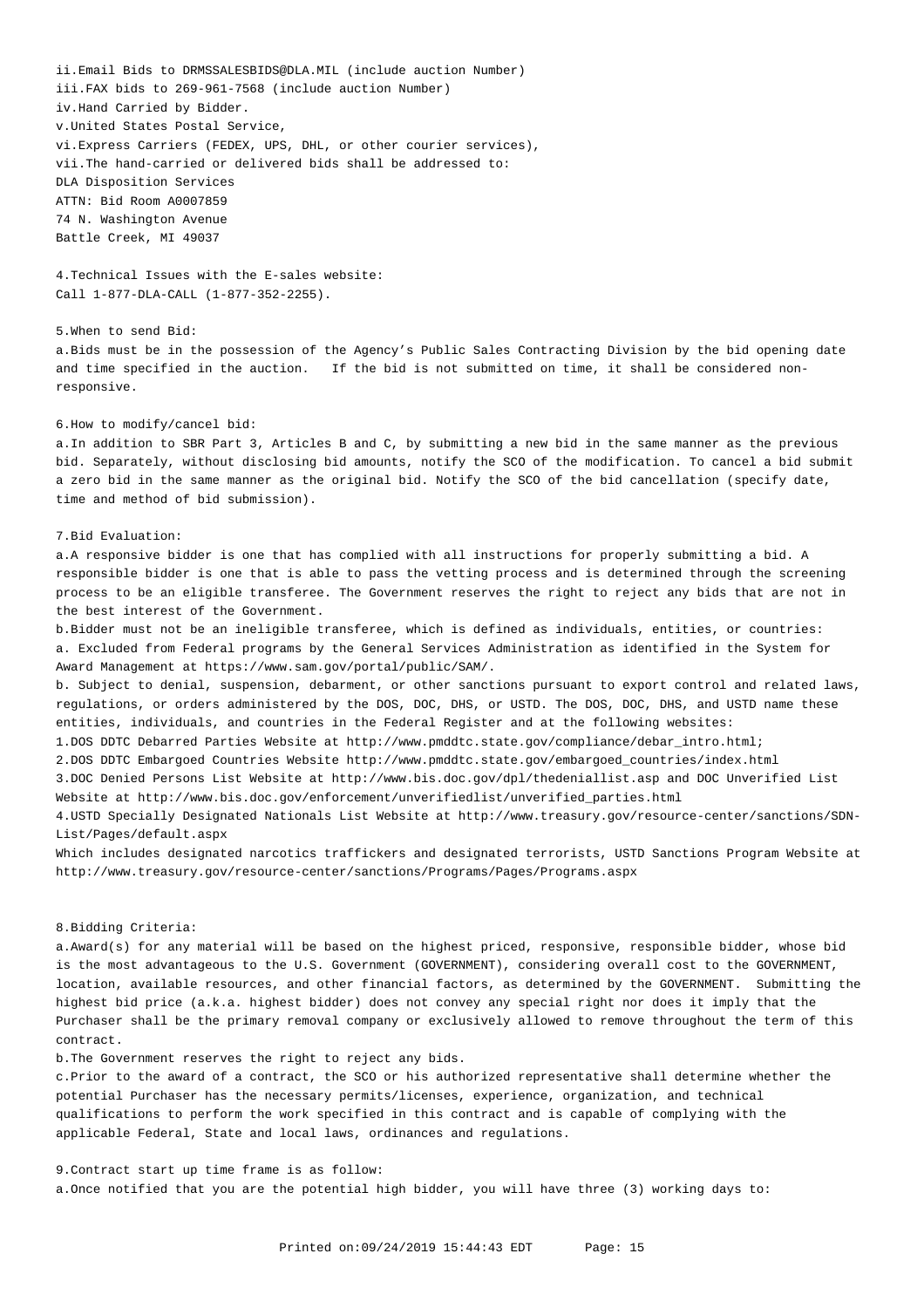i. Complete and return End Use Certificate (EUC) DLA Form 1822 to the SCO. (SCO will provide these forms at notification);

ii. Complete and return Statement of Intent (SOI) DLA Form 2536 to the SCO. (SCO will provide these forms at notification);

iii. Provide DEMIL/MUT certifier appointment letters to the SCO.

iv. Submit your pre-payment amount due. A pre-payment of 20% of the estimated total price for one year's removal of property will be required at successful completion of pre-ward process.

b. Once pre-payment, and certifier letter(s) are received and confirmed by the SCO; and all other vetting has been completed, the official signed Notice of Award DLA Form 2541 will be sent to the Purchaser. At this time property is authorized for release. Purchaser shall have 30 days from this official notification to become fully mission capable.

c. The Government will conduct a post-award conference with in 14 calendar days after award. The purpose of the conference is to ensure the Purchaser fully understands the terms and conditions of this contract. The Agency will determine the location and date of the conference. The Purchaser without reimbursement by the Agency, shall pay all costs incurred by Purchaser personnel attending the post award conference.

## Definitions

1. CAT II Property- The term "CAT II" appearing under sale item number denotes that the resale, transfer, export or other disposition of the item, except as stated in the successful bidder END-USE Certificate will require prior written approval of the Sales Contracting Officer. Guns and Armament: DEMIL code D/ Items SHALL be destroyed by cutting, burning, breaking, crushing etc., as appropriate to preclude restoration for further use as an item or for identification and association of related parts. It is preferable to DEMIL all items to the level of scrap.

2. Certifier - A DOD contracted person or a Government employee who actually performed or witnessed the DEMIL or MUT, and is present at inventory, Kind and Count.

3. DEMIL Manual- Defense Demilitarization Manual DODM 4160.28 volumes 1-3.

4. Demilitarize (DEMIL) - The act of eliminating the functional capabilities and inherent military design features from DOD personal property. Methods and degree range from removal and destruction of critical features to total destruction by cutting, crushing, shredding, melting, burning, etc. DEMIL is required to prevent property from being used for its originally intended purpose and to prevent the release of inherent design information that could be used against the United States. DEMIL applies to DOD personal property in both serviceable and unserviceable condition.

5. Demilitarization Code- A code assigned to an item by the Federal item manager to identify the required demilitarization. General DEMIL Code Descriptions:

a. A- Items subject to the Export Administration Regulations (EAR) in parts 730-774 of Title 15, Code of Federal Regulations (CFR) (CCLI or EAR99) and determined by the DOD to present a low risk when released out of DOD control. No DEMIL, MUT, or end use certificate is required. May require an export license from DOC. b. B- United States Munitions List (USML) Items Mutilation (MUT) to the point of scrap required worldwide. c. C- USML or CCL Military Items DEMIL required. Remove or demilitarize installed key point(s) items as DEMIL code D

d. D- USML or CCL Military Items DEMIL required. Destroy item and components to prevent restoration or repair to a usable condition.

e. E- DOD DEMIL Program Office reserves this code for its exclusive-use only. DEMIL instructions must be furnished by the DOD DEMIL Program Office.

f. F- USML or CCL Military Items DEMIL required. Item managers, equipment specialists, or product specialists must furnish special DEMIL instructions.

g. G- USML or CCL Military Items DEMIL required ammunition and explosives (AE). This code applies to both unclassified and classified AE items.

h. P- USML Items DEMIL required. Security classified items.

i. Q- Commerce Control List Item (CCLI) MUT to the point of scrap required outside the United States. Inside the United States, MUT is required when the DEMIL integrity code (IC) is 3 and MUT is not required when the DEMIL IC is 6.

6. Dunnage- Loose materials placed around cargo to prevent shifting or damage while in transit. Materials may include, but limited to, padding, cardboard, wood, packaging, Styrofoam, strapping, and paper.